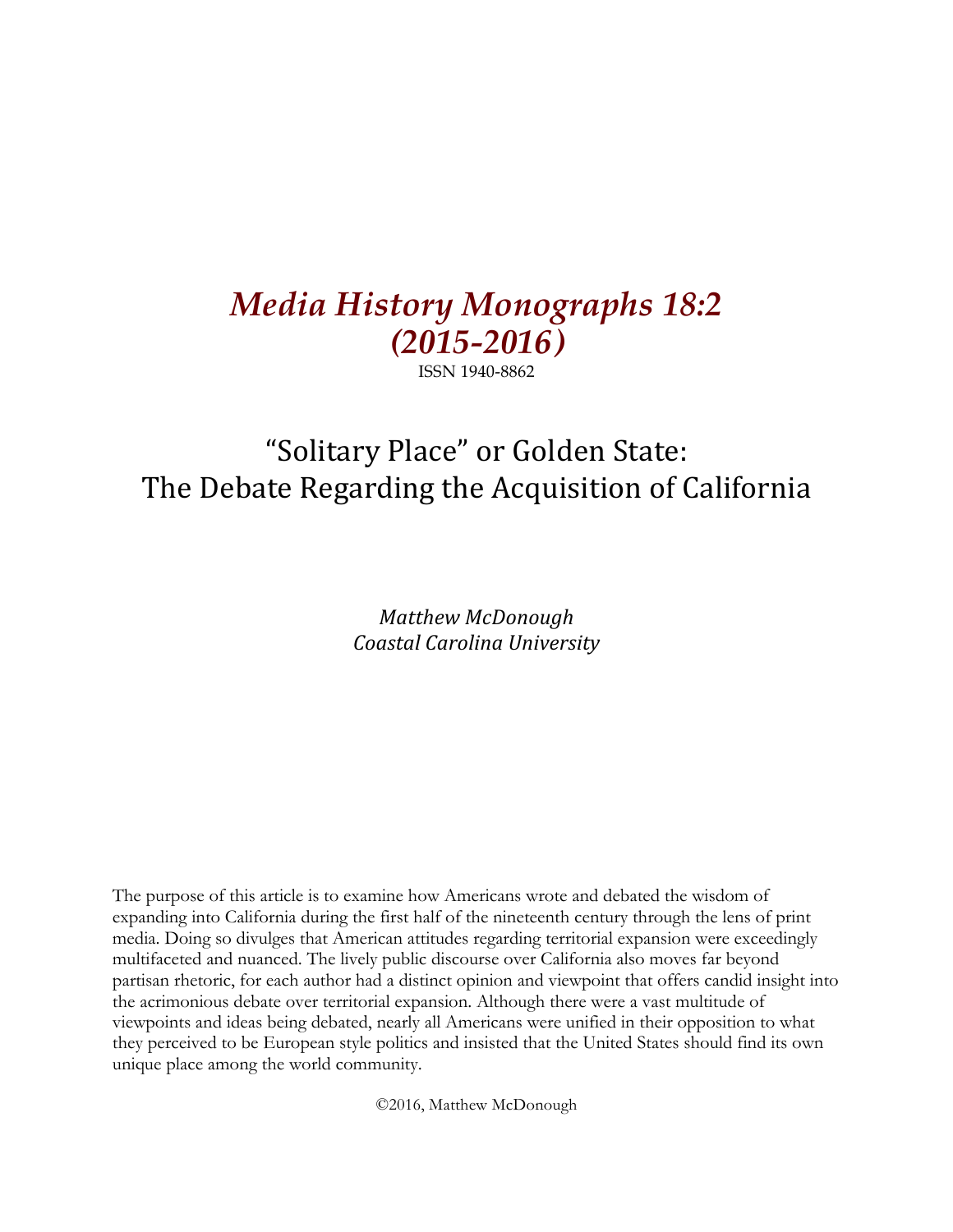## "Solitary Place" or Golden State: The Debate Regarding the Acquisition of California

Alexis de Tocqueville noted in *Democracy in America*, "In America there is scarcely a hamlet that has not its newspaper. It may readily be imagined that neither discipline nor unity of action can be established among so many combatants, and each one consequently fights under his own standard." In addition to serving as the main instrument for political and diplomatic news, they were also a source of entertainment. Whether or not one agreed with the article was immaterial, but debating and discussing the article's merits was a popular way to pass the time.

Many nineteenth-century Americans were voracious readers and literacy for white male Americans improved with every passing year. In 1810 only 58 percent of white males were literate but by 1850 this had jumped to an astonishing 75 percent. As the population of the United States increased, so did the appetite and need for newspapers. In 1810 there were fewer than six million white Americans and 359 newspapers but by 1828 the population had increased to eleven million and 852 newspapers.

Less than a generation later, 1840, the population had grown to fourteen million with an astounding 1,631 newspapers available nationwide.<sup>1</sup>

The decision to expand the continental boundaries of the United States to the Pacific Ocean was not manifest. Nor was it decided behind closed doors by prominent politicians while the majority of Americans remained blissfully ignorant of any territorial expansion. Instead, Americans from across the nation, from esteemed lawyers to hardscrabble farmers, were not only aware of but often participated in the debate over expansion. The mighty pen was the weapon of choice with their preferred battlefield the nineteenth-century newspaper. Editors from around the country eagerly expressed their own views and published pertinent letters to the editor that ensured that many Americans were abreast of the current political climate. These voices were anything but silent about what they wanted for their country and how they expected the United States to behave in the international com-munity.

Examining how American newspapers wrote and debated the wisdom of expanding into California during the first half of the nineteenth century reveals that American attitudes regarding territorial expansion were multifaceted, nuanceed and unique.

The many disparate attitudes and ideas expressed by these articles and letters to the editor reveal that newspaper coverage on expansion into California was a transitional moment for political journalism. Eager to distance themselves from the idea that all newspapers were simply political organs for major political parties, many authors provided a distinct view-point that offers candid insight into the acrimonious debate over territorial expansion that erupted in the mid nineteenth century. The concept of Manifest Destiny was also coalescing at this time and Americans eagerly offered their own insight regarding this emerging ideology. Historian Alexander Saxton argues that Manifest Destiny "could justify territorial conquest as readily as inspire the search for national theater or for a distinctly American voice in art and poetry." Studying the de-bate over expansion provides glimpses into how nineteenth century Americans saw themselves. Although there were a multitude of viewpoints being debated, nearly all Americans were unified in their opposition to what they perceived to be European style politics and insisted that the United States should find its own unique place among the world community.<sup>2</sup>

Newspapers were crucial to understanding the people of the United States. In the early years of the Republic, newspapers served as

Matthew McDonough is a lecturer of history at Coastal Carolina University. He earned a Ph.D. in history from Kansas State University and specializes in American expansionism and 19<sup>th</sup>-century military history.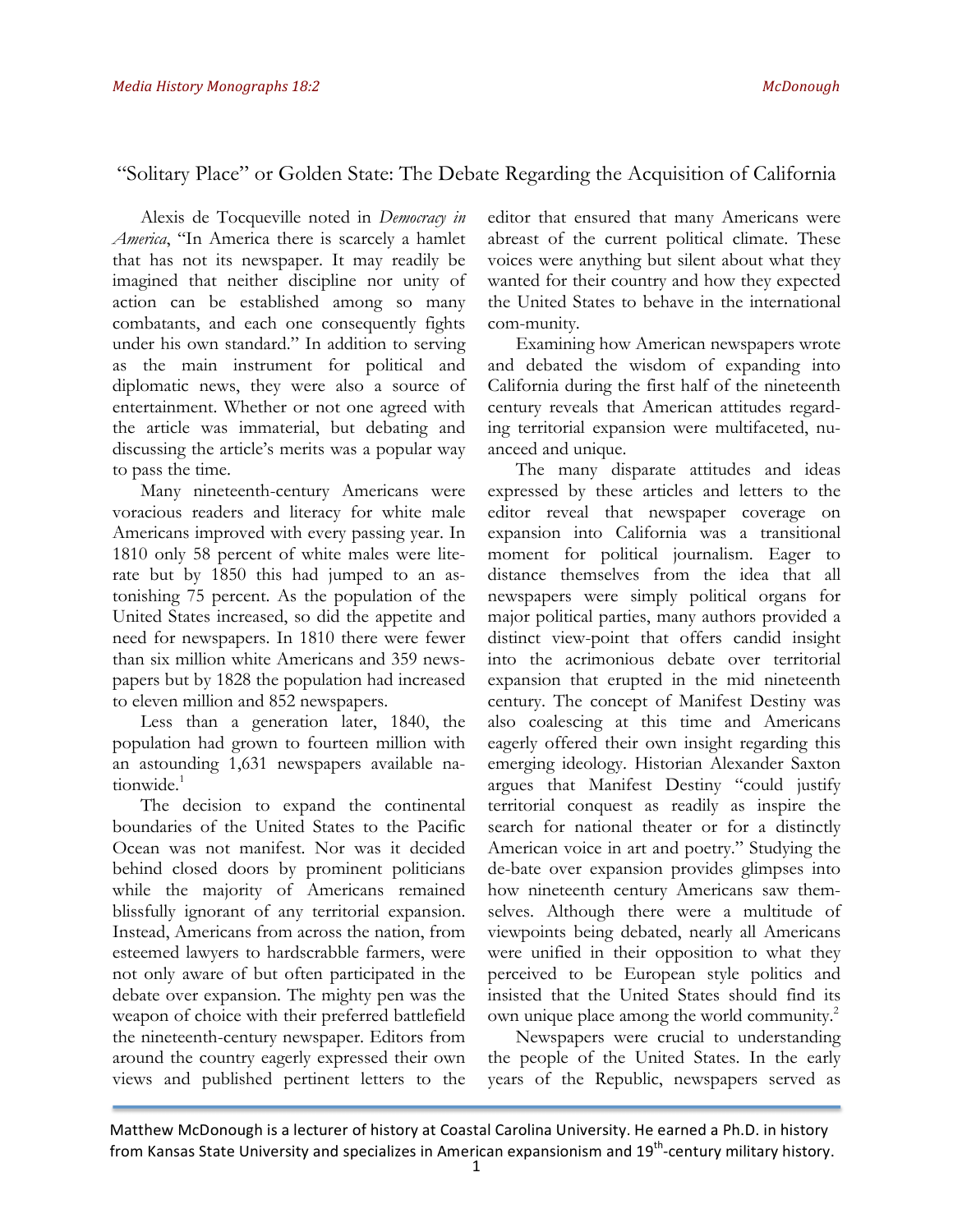mouthpieces for presidential administrations and the opposition parties and most articles towed the proper political line. Many of the more prominent papers, such as the *National Intelligencer*, had close ties to the power brokers in Washington. Unbiased coverage was mostly an unknown quantity as editors from around the country lined up neatly in support of or opposition to the current administration. For some editors, this close relationship proved an enormous fiscal boon as politicians frequently contributed to ensure their continued newspaper support.<sup>3</sup>

The introduction of the "penny press" in the 1830s, however, began a revolution in American journalism. Their cheaper price and regular publication schedules made newspaper articles accessible to the general public. Most importantly was the shift in tone that many of these articles took in regard to politics. Editors and concerned Americans started to publish political articles that offered independent views rather than traditional party rhetoric. Upon its founding in 1837 the *Baltimore Sun* proudly declared that "our object will be the common good, without regard to that of sects, factions, or parties; and for this object we shall labor without fear or partiality." Even the famed editor, Horace Greeley, declared that his *New York Tribune* shall be "a journal removed alike from servile partisanship on the one hand and from gagged, mincing neutrality on the other." These newfound independent journalistic voices were coming of age as American expansionism was reaching the Pacific coastline. Examining the debate over the acquisition of California, then, offers up unique insight that transcends the traditional expansionistic rhetoric.<sup>4</sup>

## **A Lonely Place: Early Depictions of California**

California possessed many qualities that made it a likely candidate for American expansion. It was seen as sparsely populated, possessing a pleasing climate, capable of growing a variety of foodstuffs, with access to valuable trading ports on the Pacific Ocean. In the early years of the American republic, Spain governed California and established a series of missions with the intent of spreading Catholicism. Yet it remained a distant and rarely mentioned place in the United States for much of the early nineteenth century. Most initial American news coverage of California was limited to shipping news or traveler accounts depicting the West. There were exceptions; the Richmond *Enquirer* published a detailed and informative article regarding California in 1805. In it, the author carefully considered but ultimately rejected the wisdom of annexing the land from its current owner Spain. The author reminded readers that the Pacific Coast possessed many areas suitable as harbors and insisted that lucrative trade with China could be undertaken and that the area was suitable for a variety of agricultural pursuits. Moreover, he believed the current inhabitants of the region were wasting these natural resources as they chose to spend all their time engaged in the fur trade. He derisively remarked that fur was "acquired without much knowledge and manufactured without much labor." The condemnation of the fur trade was a common refrain among many Americans. The prevailing notion was that such a mercantile pursuit only utilized a small part of a region's available resources. In contrast, a hardworking, enterprising, American could bring out the area's potential. Many pro expansionist Americans would use this notion to justify expansion into Oregon and Maine. The editor also insisted that Americans had a legitimate legal claim to the Pacific Coast "either by right of first settlement or because we have gained it as a part of Louisiana."5

Incredibly, the *Enquirer* author, after establishing the region's attractiveness to merchants and legal right to settlement, proceeded to explain why the American government should *not* annex California and Oregon. He claimed that European nations often engaged in noncontiguous colonization, and by "imitating their policy, we should be exposed to their misfortunes." He felt the economic cost of maintaining a colony would be too great and feared that should the United States take possession, California could be easily seized by the many European powers that coveted the region.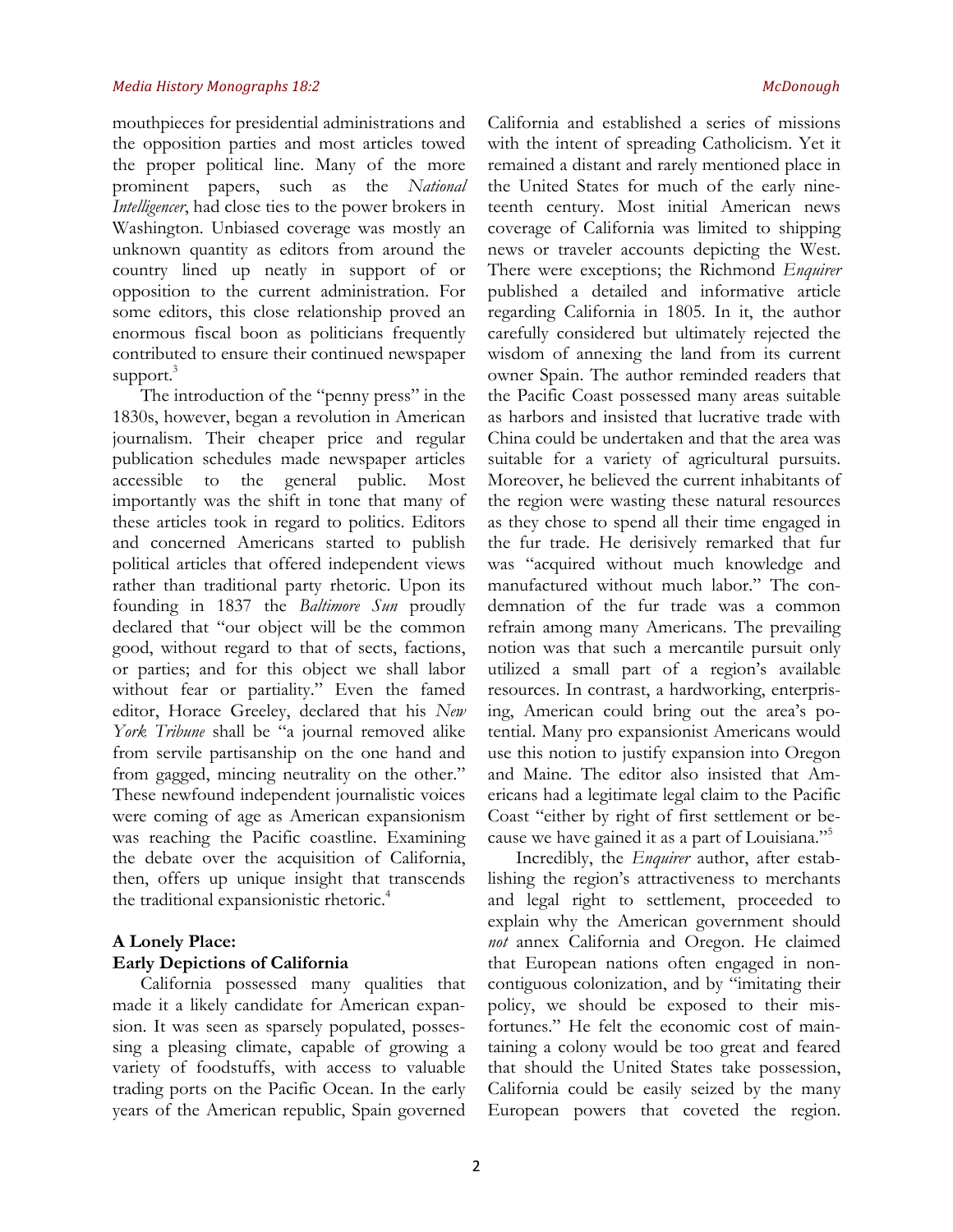Instead, he asked Americans to consider that "we have land enough already for the cultivation of the richest productions; why should we divide our population and capital by the erection of new forts or the establishment of colonies." 6

This article brings forth several important issues. First, the author insinuates that the recent acquisition of the Louisiana territory should slake any expansion for the time being as Americans should be content with what they now safely possess and focus their attentions on the areas already secured. Although the author was against colonizing the Pacific region in 1805, he was not necessarily opposed to the idea of American rule but feared the upkeep of such a territory to be worth too much trouble. His major points of contention, it was too far away and too costly to protect, could perhaps be mitigated in future years. The major danger was an adoption of European like imperialism in the form of governing a territory that was noncontiguous. In this regard he was in line with many of his contemporaries who demanded that American polices be distinct from that of the "Old World."

Other authors found the remoteness of California to be its greatest asset to the security of the United States. A letter to the editor penned by a gentleman known as Warburton, appeared in the *National Intelligencer*, insisted that California would be the perfect dumping ground for African-Americans. In his carefully worded letter, the author was convinced that slavery was a "disgusting and ugly monster," which if left alone could destroy the nation. He hoped that the entire institution would be abolished soon but noted that even free blacks could prove to be trouble. The author needed to find an alternative place of habitation for blacks separate from white society. Sending them "back" to Africa would be too difficult and expensive, instead they should be settled on a region "more within the reach of our national means." Warburton advocated that the federal government include an addendum in the treaty that ceded Florida to include California as well. He was convinced that "California is the most convenient spot to send the colored free people

to, and I am sure, would be more acceptable to them than Africa." His "benevolent" solution would find productive use for that far off territory.

Warburton was adamant that just shipping blacks to the West Coast with no supervision would be cruel. Instead, he envisioned the territory to be "an independent government, remaining during its infancy, under our protection. Its constitution and laws should be founded on equality; merit only, and not color, should give distinction." He enthusiastically declared that if his idea was adopted, "in a century, there would not be among us a black slave, perhaps even a black man. Such is the distance of California, none sent there would return." To further demonstrate his altruism, the author discussed the many benefits blacks would enjoy. Their new home would be "situated within the temperate zone, neither too cold nor too warm, and a soil variant and productive, well stocked with all kind of domestic animals; myriads of fish swarm in the surrounding waters, and to be caught without much trouble … they will be comfortable." Warburton was confident that in a few generations, the new nation would thrive with a "government of perfect equality, they will enjoy all the delights of social life, all the comforts of industry, all the blessings of a pure religion, teaching love to God and duty to man." All this could be achieved because the transplants, after witnessing the wonders of the United States (minus all that bondage and oppression nonsense), "will be acquainted with social rights and from being accustomed to subordination, they will easily be formed into a political society, and they will not have to . . . mingle their blood with the natives or any other race of mankind." The author gushed that not only will the United States be free of blacks, but the newly formed nation of California could serve as a bulwark against European aggression. The new nation would be a "friendly frontier, and will be the propagators of more good than all the European powers-who are afraid of liberty." For this American, the territory of California would be beneficial for a variety of reasons. Warburton envisioned that his plan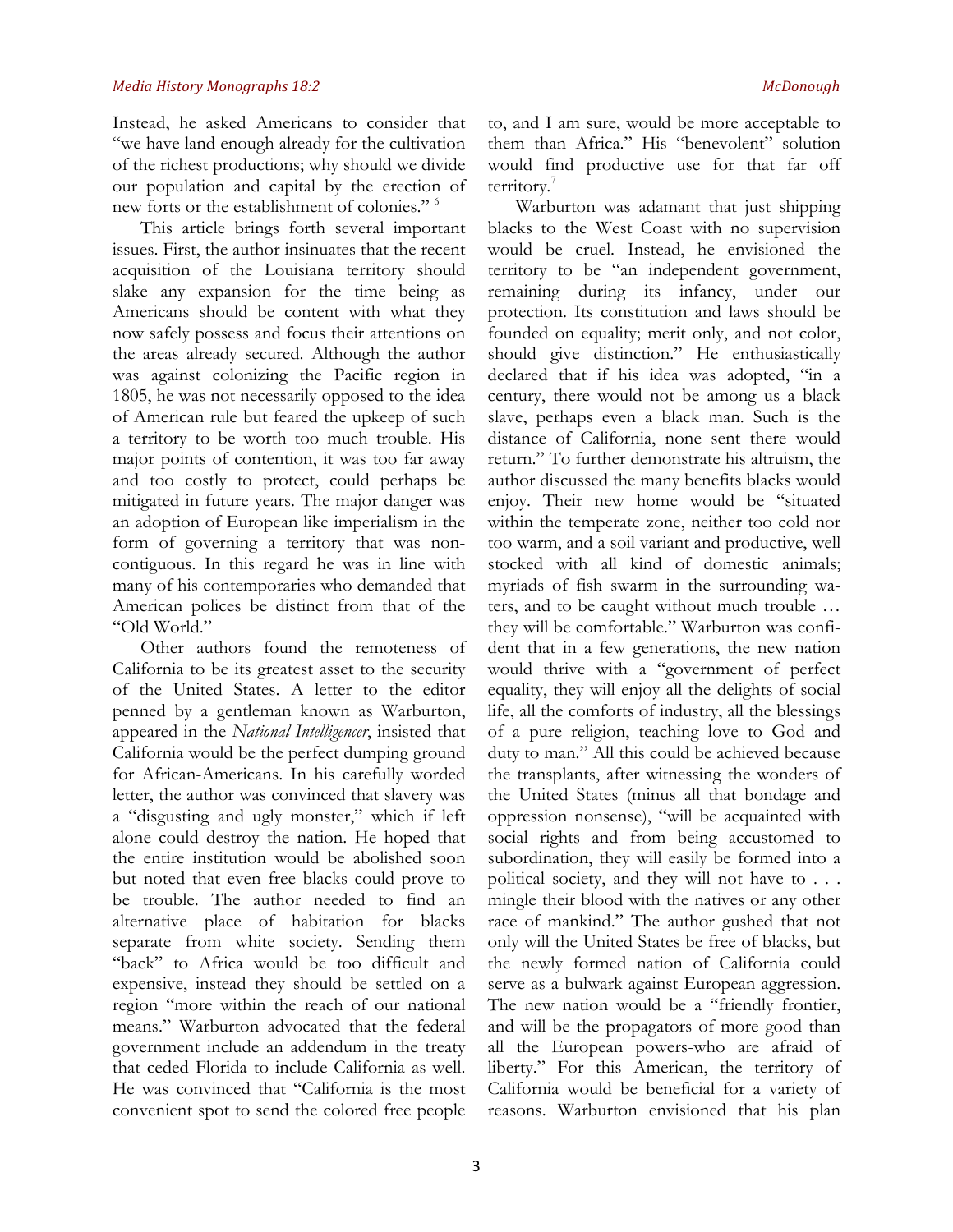would end racial strife and prevent Europe from taking over the Pacific Province. Simultaneously, the new nation would show off the innate wonders of liberty and democracy without having to deal with accusations of European style imperialism.8

The most fascinating characteristic of this editorial was the author's unique stance toward California while still espousing ideas grounded in popular 19<sup>th</sup> century notions. Warburton's stratagem would not have seemed too farfetched to his contemporaries. The founding of the American Colonization Movement in 1817 lent "credibility" to his scheme. Most proponents of colonization pushed for a "back to Africa" movement whereas African-Americans would be forcibly deported from the United States. Proponents argued that removal was the only way to prevent racial strife. Warburton's refined vision would accomplish not only the colonization movement's objectives but keep California out of the hands of Europe. A common and often repeated fear was that an "energetic" or "industrious" nation such as Great Britain may seek possession of California. Warburton's plan would forestall any such action and in time, create a friendly neighboring, yet subordinate power. The remoteness of California was also attractive as it ensured that all those freedmen sent would never return to the United States. Although Warburton's scheme would not be adopted, he was one of the first of many to espouse a unique view on what to do with California.

After Mexico earned its independence from Spain, American and Mexican officials continued to see California as too remote and lightly inhabited to be of much value. Criminals and dissidents were often sent there as punishment and by the 1820's the purported population was only 24,000. The Mexicans considered only 3,000 of them "people of reason" with the remaining "savages" being ignored for any official business. A law passed in the Mexican State of Pueblo in 1831 stipulated that anyone belonging to a Masonic Lodge would be penalized. The ordinance proclaimed that "whoever shall be convicted of having belonged to a lodge shall be sentenced for the first time to one year's imprisonment, to two year's confinement for repetition of the offence, and for a fourth infraction of the law to four year's detention with the presidial of California." Apparently being sent to California in the 1830s was a fate far worse than being imprisoned elsewhere. A letter to the editor that appeared in the Washingtonian *Daily National Journal* explained this sense of emptiness. The author was a sailor who had recently stopped at ports in Santa Barbara and Turtle Bay. He observed that the latter was "one of the best harbors in the world" and remarked upon the natural beauty and peacefulness of the area. He claimed that few people lived in the area and even fewer ships visited, concluding the port was a "solitary place." For this homesick American, California was less an earthly paradise and more like a secluded place where one could gather seashells. The sailor's letter, however, does offer the reader hope since California had great potential. The harbor was deemed in excellent condition; perhaps in the future the once "solitary place" could prove useful.<sup>9</sup>

An 1832 letter to the editor in the Bostonian abolitionist paper *The Liberator* again mentioned California as a suitable place for the colonization of African Americans. This author, known only by his initials D.W.E., envisioned the United States free from both slavery and individuals of African descent. D.W.E.'s plan was far less specific than the earlier piece by Warburton but was still filled with nuance. D.W.E. acknowledged that colonization efforts to Africa were too expensive to be realistic and instead offered several alternatives. For northern blacks, he recommended they be forced to go to Canada, while southern blacks, upon being freed, would be encouraged to head west and settle. He made it clear that this was in their own best interest as the Western portion of territory known as California was lightly populated and perfect for settlement. He predicted that as more and more of these ex-slaves arrived, the territory "might be obtained of the Mexican Government, by the Jeffersonian mode of acquiring territory." Here the author is alluding to Jefferson's "conquer without war" stratagem. Under such an unof-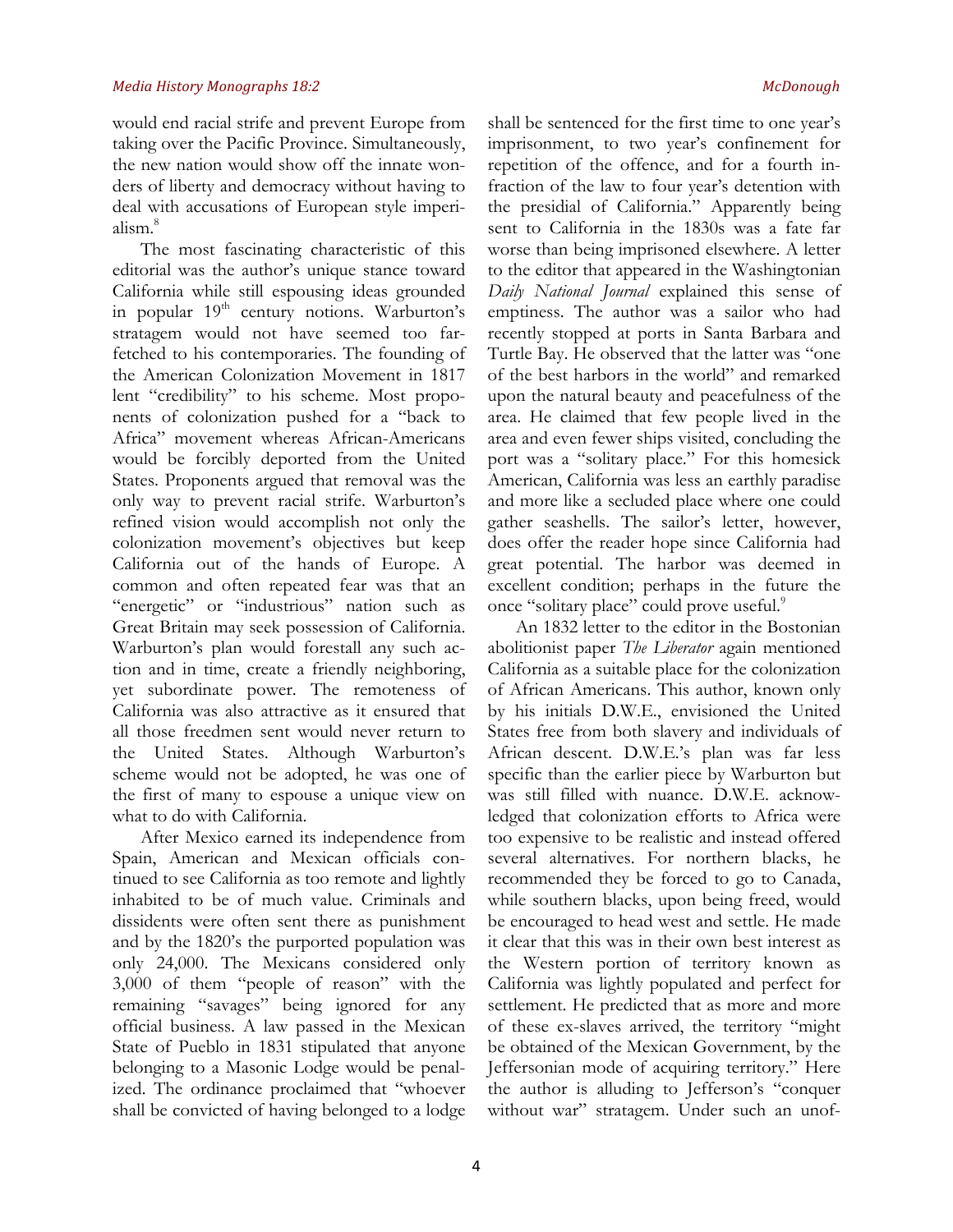ficial policy, settlers without assistance from the government would create settlements until they became the dominant faction in the region and then declare independence. This was to be Jefferson's initial plan for acquiring New Orleans before the Louisiana Purchase made such a tactic unnecessary. No war would be necessary to make his dream a reality, just the will to "encourage" blacks to settle out west. D.W.E was primarily concerned with simply eliminating Africans from the United States as he "earnestly wished that the fair map of our Union . . . might be nowhere shaded by a complexion darker than that of the sun-burnt operative of New Orleans." Although this latter scheme lacked the altruism of the first, both authors were certain that California could serve a useful purpose without the traditional trapping of European style imperialism.<sup>10</sup>

The *Arkansas Gazette* reiterated how empty many Americans saw California. In a humorous editorial entitled "crowding," the author recounts visiting an acquaintance in Missouri. The Missourian continually derided his current home as being far too crowded and unsuitable for any American. When asked how close the nearest neighbor was, he replied "right down upon me," close enough to be "right down in my very teeth." Upon additional questioning the offending neighbor was found to be "fifteen miles" away, which the Missourian found unsettling as "I'll never live where a neighbor can come to my house and go home the same day." After leaving the acquaintance, the author pondered what he had heard and facetiously found that most Americans were living much too close to one another. He found that traveling from the mouth of the Ohio River to New Orleans to be less a major journey and instead a "mere morning visit." He concluded that perhaps only "the mouth of Columbia…[or] California are the only country places for a family." Although this piece was obviously meant to be humorous, as the author clearly felt the concept of "crowding" to be silly, it is still illustrative. The author reiterated what many Americans felt about California, while pretty, was too remote to be of much use. The commercial importance of the

region's ports and its resources took a back seat to simple practicality. A new state must have the requisite American population to be worthwhile and then should be admitted to the Union. California lacked such an "industrious" population and thus was simply a punchline. This editor was voicing his own independent viewpoint. Although he was using the example of California humorously, his article exhibits a view that differs from many of his contemporaries and does not fit neatly into any larger political narrative.<sup>11</sup>

### **A Sublime View:**

### **Pro-expansionist Depictions of California**

Other Americans saw California as a territory with great promise to white settlers. The *St. Louis Commercial Advertiser* and *National Intelligencer* proclaimed California to be "one of the most interesting regions of America" and alluded to the peacefulness of the natives. The account, written by a "gentleman of the army," noted the region's sparse population and natural beauty. The "gentleman" claimed that gazing upon "the mountain of Saint Gabriel, with her volcanic fires . . . present to the eye the most awfully sublime view that man can behold." The author was astonished to learn that Spanish missionaries had little trouble converting the natives as they did so "without the assistance of military force." This implied tractability of the natives would prove to be a popular sentiment among Americans heading to California. Just as important, however, was the quality of the foodstuffs, with the author insisting "the olive, orange, pomegranate, fig and date grow abundantly here and too much perfection."<sup>12</sup>

The *St. Louis Enquirer* and *Pittsfield Sun* published a similarly glowing account from a recent traveler to the area. The author provided a sketch of California and detailed the major waterways and mountains in the region, making particular note that the territory possessed "many of the best harbors in the known world." The letter offered insight into what sort of professions would be useful to the area. Mining seemed to be scarce as "silver and lead are the only minerals yet discovered." Farming, on the other hand, was encouraged as "apples, peaches,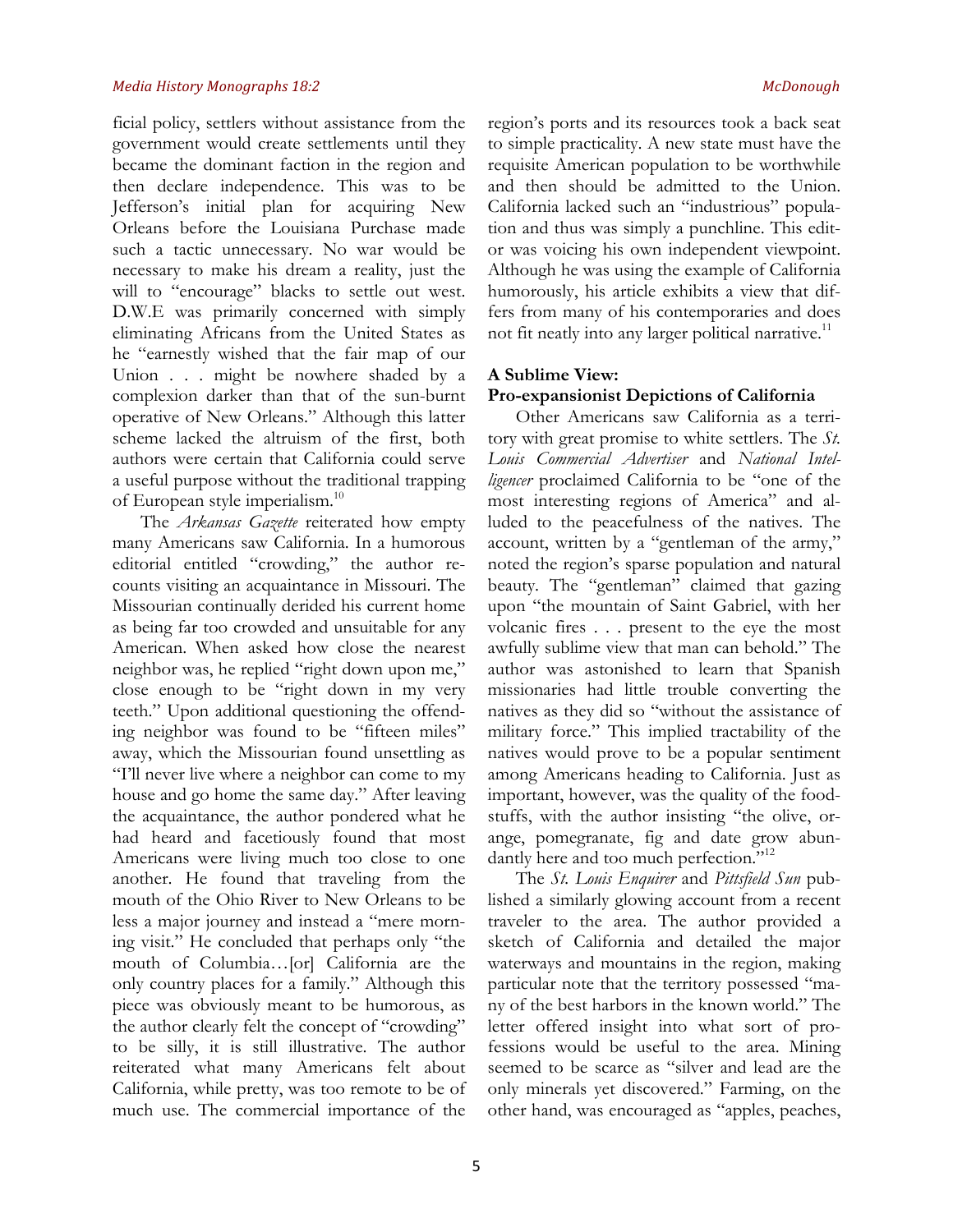pears, oranges, figs, cherries, &c, &c come to fine perfection. Oats and clover grows spontaneously and are of superior quality." For an industrious and agriculturally inclined people, California could be heaven on Earth.<sup>13</sup>

A letter to the editor in the *National Intelligencer*, signed by only the initials D.L., remarked upon the region's natural beauty and resources. The author quoted several recent travelers to the area and pointed out its many benefits, including excellent harbors, like San Francisco whose "climate as salubrious as any in the known world," the potential foodstuff production, and "the abundance of game." D.L. concluded that "however neglected and remote the provinces of California may be, they are not considered as valueless or unimportant by disinterested and intelligent travelers." Consequently, he believed that the United States should acquire the territory. The only means he mentioned in his article was through "purchase." This author, like many of his contemporaries, saw the intrinsic value of annexing California but differed in large measure of the means to do so. He made no mention of any filibustering expeditions, encouraging Americans to settle there and rebel, or any other militaristic endeavor. Instead, for this American the only acceptable way to get this bountiful and useful province was to pay Mexico for it.<sup>14</sup>

In addition to praising the geography of California, some newspapers reported on the inadequacies of the Mexican people living there, carefully setting up the region for acquisition by a more "industrious" people. The *Pittsfield Sun* noted that "the number of inhabitants does not exceed 3,000. They are an ignorant, indolent people, spending most of their time on horseback." The *Tri-Weekly Ohio Statesman* claimed, "A Californian will not work, if he can avoid it. The time will come, must come, when this country will be peopled by another race, that is fully expected here." These sentiments are similar to the racial justifications which developed in Oregon and Texas, two other recently settled provinces. The British in Oregon were feared, in part because of their Anglo-Saxon heritage, which many Americans considered a superior

race. In Texas, many Americans considered the Mexicans "superstitious" and "lazy." D.L. expected the replacements to come from the United States, a country whose citizens would have little difficulty overtaking and controlling the province. $15$ 

Perceived European interests in California often lent credence to the expansionists' calls for annexation. Historian David Pletcher claims in the *Diplomacy of Annexation* that, "The stakes were high,-fertile lands, rich deposits of minerals, and the fine harbors of San Francisco and Puget Sound." Pletcher argued that California "offered an ambitious United States the ingredients for future greatness." European designs on California sparked considerable interest in the United States press. Americans saw the British as the likeliest and most threatening interlopers. Many feared that John Bull would simply seek to expand the British Pacific coastline further south. Both British and Americans saw Mexican governance of California as ineffective at best and felt the great potential of the region's resources being wasted.<sup>16</sup>

For many nineteenth-century Americans, British interest in California was no fantasy. Two papers from New Orleans, the *Bulletin* and *Courier*, agreed that British control of California could be a serious threat to the national security of the United States. The fear stemmed principally from a letter from an American observer in Mexico City. The observer claimed that British officials were "negotiating with every prospect of success" in securing California. Doing so would grant them harbors perfect for "Man of War" ships. Even more alarming, according to the author, would be British attempts to send "colored battalions" to the region. These units were made up of both "yellow skinned sepoys from the East" and "black battalions from the West Indies." Incredibly, the author concluded that such actions would result in "the unscrupulous fanatics of England, would find argument for their abolition doctrines, such as it would require all the energies of our Southern states to resist." He hoped that the federal government would see the danger and "compel the imbecile Mexicans to reject the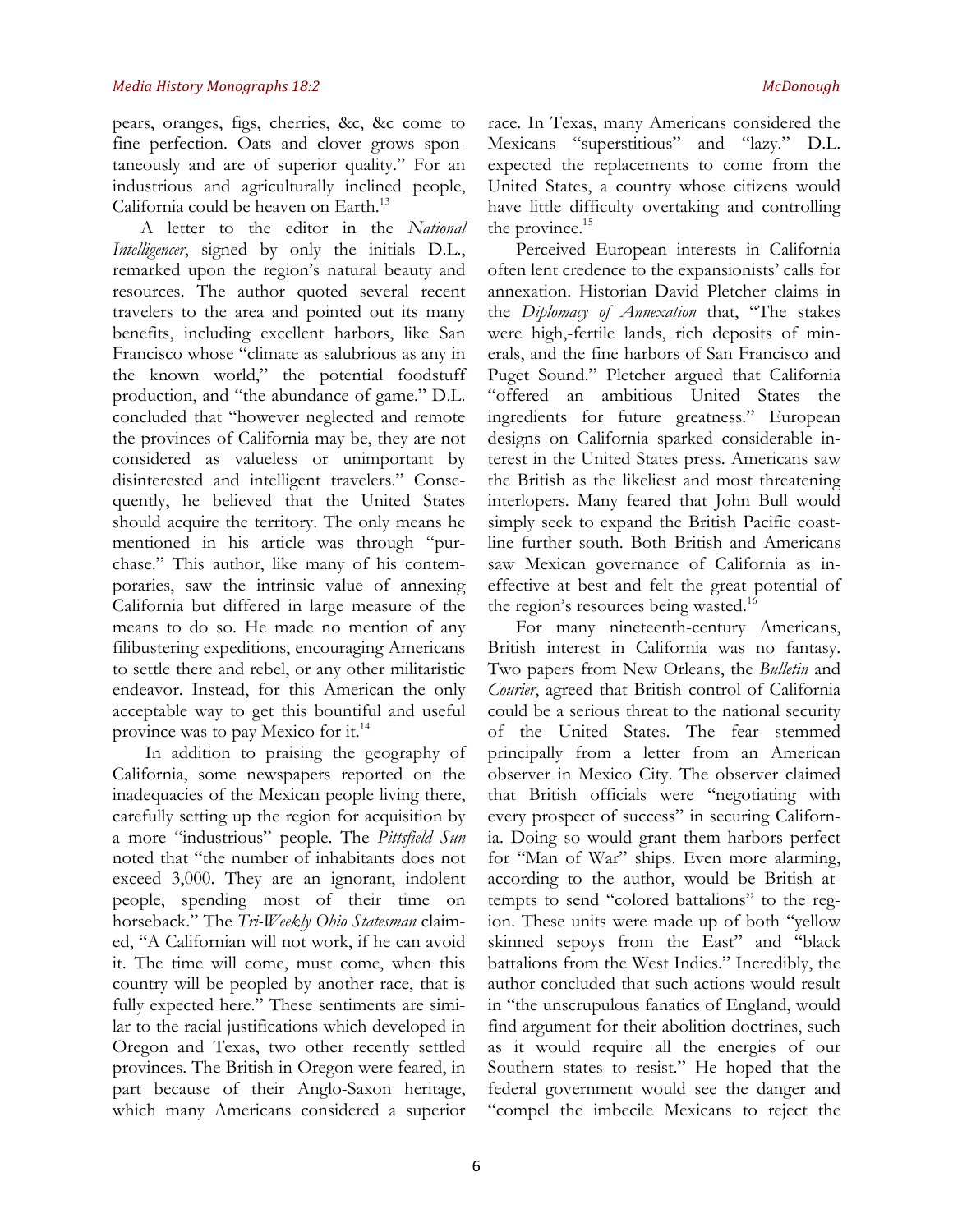dangerous proposal of England." The only way to guarantee the national security of the United States would be to take possession of California. For this author, the stakes were too high for a lackadaisical attitude. If the British were to secure California, he insinuated, a racial war was just around the corner. $17$ 

Although the letter's contents were alarmist and false, they were lent an air of credibility when both New Orleans' papers reprinted it, in all seriousness. The *Bulletin* remarked that the letter was the only concrete proof of any such deal between Britain and Mexico but found that such a sale was "highly probable" as England was in desperate need of good harbors on the Pacific coast. More importantly, such an acquisition would "provide a barrier to the encroachments of the Texans and Americans." Such a deal would upset what he saw as the natural progression of events, as he was confident that within a few years the tide of American emigration would reach the Pacific thus securing California. Consequently, the editor wanted the United States to remain vigilant and oppose any such agreement between the two nations.<sup>18</sup>

Another feature that could prove just as enticing to a prospective settler as land was the availability of women in California. The *Raleigh Register* reprinted a story from the notebook of world traveler Sir George Simpson regarding the basic temperament and condition of women living in California. The editor claimed that California was "a point of great interest to the American reader" and thus found it pertinent to include the story. The author, Sir George Simpson, reported that "white" women were relatively scarce and instead focused the article on those who lived in the cities among "civilized" society. Consequently, the editor's term the "women of California" was rather narrow as he really only referred to Hispanics. The editor claimed the women possessed "sparkling eyes and glossy hair" and lacked fine clothing or adequate "provisions." Simpson argued that the women of California were by far "the more industrious half of the population" and were often treated coarsely by their menfolk. He

found that they performed the "duties of their households with cheerfulness and pride." Such an article could prove to be enlightening to the observant and prospective American male settler. Theoretically, The women of California would be grateful for an enterprising, hardworking Anglo who could provide for them. In exchange, these women with the "sparkling eyes and glossy hair" would happily run the household and be thankful for the opportunity to be around adventurous Anglos.<sup>19</sup>

One of the many expressed views was that expansion must follow a set procedure and unfold in a certain way. Historian Sam Haynes argued that Americans were confident that California would fall to "American dominion by gradual peaceful annexation." The *Southern Patriot* detailed the process of expansion: "our settlers go into a Mexican province and take up their abode; others follow them; they take occasion to rise against the local authorities, sure of assistance from their countrymen in the United States, they struggle for liberty, they prevail and they and their country are in a condition to be annexed." The *Patriot* editor insisted that this process, "which has given us Texas and which promises to secure California," was infinitely "more convenient than a warlike invasion." Some authors took great pains to clarify that this was a distinctly American and not in any way European type of expansion. Although territorial aggrandizement was taking place it was not under the cruel banner of imperialism but wrapped in the democratic cloak of liberation.<sup>20</sup>

John O'Sullivan, the probable coiner of that most famous expansionistic phrase, selected California as a likely province to be granted the blessing of Manifest Destiny. He felt that the territory was of absolute value and hoped that it could be obtained through non-aggressive means. O'Sullivan predicted that California will "probably next fall away" and that "imbecile and distracted, Mexico never can exert any real governmental authority over such a country." O'Sullivan revealed that "the Anglo-Saxon foot is already on its borders. Already the advance guard of the irresistible army of Anglo-Saxon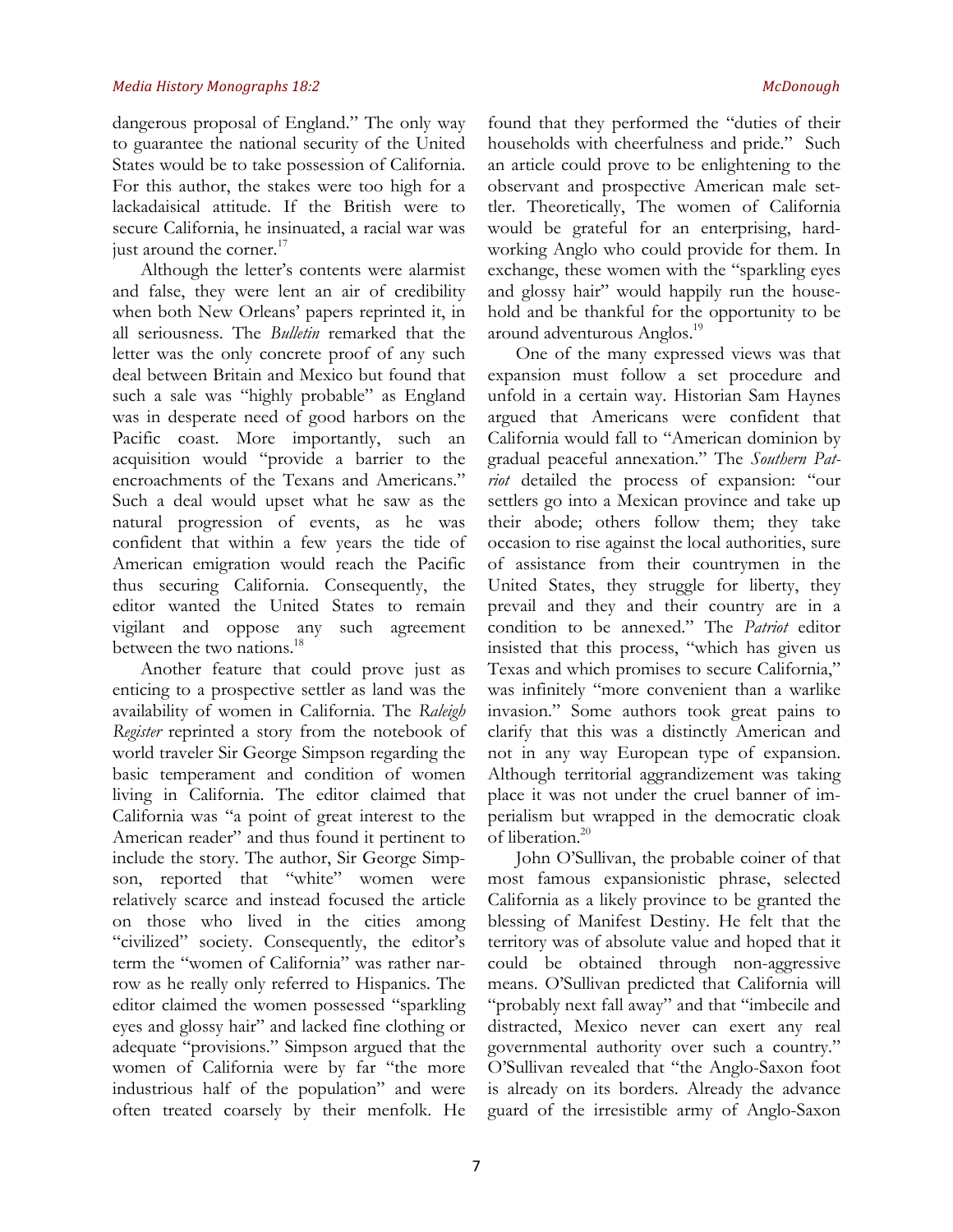emigration has begun to pour down upon it, armed with the plough and the rifle, and marking its trail with schools and colleges, courts and representative halls, mills and meeting-houses." He was exceedingly pleased to report that all predictions would come to pass "without agency of our government, without responsibility of our people." It would be a natural progression and far removed from the despotic imperialism so favored by European nations.<sup>21</sup>

O'Sullivan reiterated several components of what made up the "proper" way for Americans to expand. This process must be strictly followed or the United States could devolve into European style colonialism. Most critically, American expansion should continue to be initiated by American emigrants who voluntarily settle in an area until they make up the majority of the population. When these inhabitants inevitably declare independence they shall set up democratic institutions. This process, according to O'Sullivan, need not be accompanied by bloodshed. He was convinced that Mexico would have neither the ability nor inclination to forestall any rebellions in their faraway province. Critically, O'Sullivan argued that the American people and government must stay neutral throughout this process. Sympathy and even indirect aid was acceptable but no direct intervention should take place. Doing so would destroy the idea that American expansion was unique and the utter antithesis of European style of conquest. Certain conditions had to be met before Americans could enjoy their new territory. O'Sullivan's initial vision of Manifest Destiny was similar to the Jeffersonian stratagem to "conquer without war."<sup>22</sup>

By 1845 rumors abounded that California was already being rapidly populated by Americans and that Mexican governance was negligent or non-existent. While it is true that Mexican authorities were lax in protecting the borders, actual American emigration to California was far less than what was seen in Texas and Oregon. By the eve of the Mexican American war in 1846 American settlers made up less than ten percent of the sparsely populated territory. This reality, however, did not deter many newspapers from publishing flattering accounts of a quickly Americanizing California. The editor of the *Nashville Union* extolled the virtues of the territory and claimed that newly arrived emigrants to the area "affirm that Oregon is but a bleak barren waste compared to California." He stated that the territory was in a state of rebellion and that "the struggle shall be short." The *Union* editor concluded that he "refer to these facts to show it is not unreasonable to assume that California may be in a condition at a very early day to be annexed to our Union." The editor of the *Cleveland Herald* called California "a very desirable country" and was happy to report (falsely as it turned out) that Californians had thrown off the "Mexican yoke" and created a "Republican Government modeled after that of the United States." This wonderful event was made even more glorious as it occurred "without bloodshed." Greater still, he predicted that "as soon as Texas is secured, we presume the friends of enlarging our country will open negotiations for the annexation of California." Not only was there significant debate regarding what to do with California, but Americans argued over what sort of events had even transpired there.<sup>23</sup>

Demonstrating their unique voices, some editors broke with their contemporaries and advocated immediate acquisition. The editor of the *Washington Constitution* stated that "whilst it is not our policy to acquire new territory for the mere purpose of national glory, it does fall legitimately within the great objects of republicanism to extend the area of freedom, and diffuse the blessings of liberty and peace." The author warned that the British had started negotiating with the Mexicans and stationed their fleet near Californian harbors. Fear of the British prompted the author to recommend that "our government cannot fail to see the importance of preventing any such acquisition by that power." The editor claimed that the only solution was to "acquire the Californias." Many Americans felt that no fate could be worse than having that bountiful province fall under British dominion. Not only would the United States lose the benefits of California but the poor inhabitants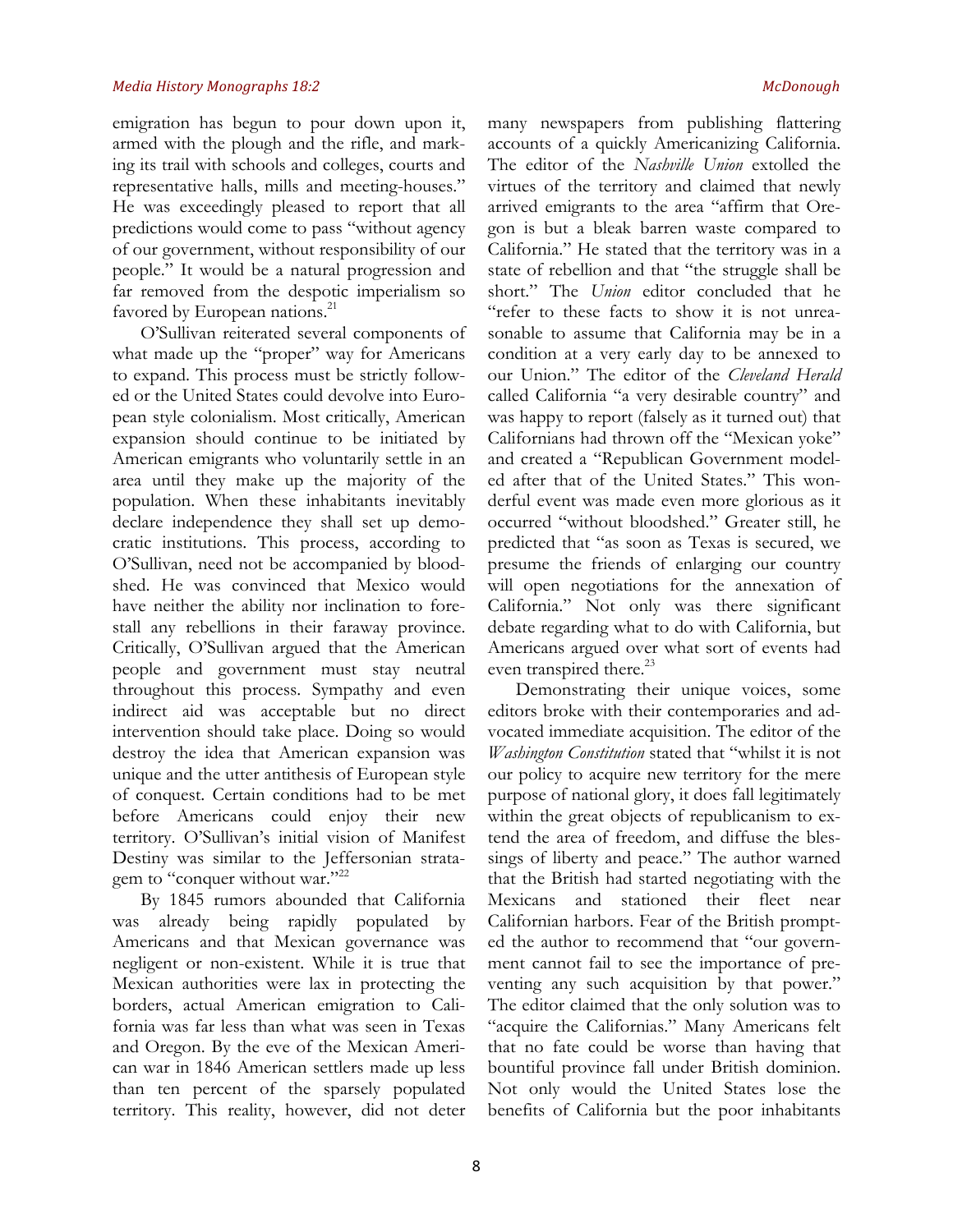would be forced to languish under those tyrannical monarchists. The *Tri-weekly Ohio Statesman* in 1846 declared that "California we want very much, as it is not less important to us than Oregon itself . . . if Mexico should persist in her foolish conduct and not come to terms, but fight, it may prove to be a prize of war." Here the ends would justify the means. Securing California through either internal rebellion or by purchase would be acceptable but only if the acquisition was made promptly. Perceived British designs on the area meant that national security was at stake. Perhaps the most assured policy would be through war. Of course the editor was careful to lay the blame of such an occurrence on "foolish" Mexico for not negotiating but California would be secured. Even then, however, the American editors insinuated that the acquisition was unlike European style imperialism. Instead the newly taken land would be granted the "blessings of liberty and peace."<sup>24</sup>

## **A Community of Interests: Anti-expansion Viewpoints**

Other Americans opposed expansion to California since they thought the addition of new territory would erode the stability and political advancement of the United States. The editor of Philadelphia's *North American and Daily Advertiser* reminded readers that "the annals of empires by no means prove that substantial greatness increases with extended domination." It was crucial for all Americans to understand that the vast empires of antiquity such as the Mongols and Romans were despotic and ultimately collapsed under their own weight. Yet, The United States was supposed to be different; its citizens were encouraged to debate and come to a consensus. Despite the ideals of America, compromise was becoming more and more difficult as the nation expanded. Admitting places like California not only upset "the share of power and influence" between North and South but allowed for greater differences in "popular sentiments." Simply put, more territory begot more citizens with diverse and often differing viewpoints to the rest of the country. Such variety, according to this editor, was a clear detriment to

stability. Instead, he believed in a more homogenous society as "the closer the community of interest and the more perfect assimilation of the people, the more certain their strength and general progress. It is with these views that we look with doubt and distrust upon the project of adding to our present territory." While the author opposed any further expansion, if the majority willed it, then so be it. He hoped that the question of Californian annexation "be maturely debated, and ample time allowed for the expression of public opinion, before any final action is taken upon it." On the surface it would appear that this author was simply relaying the popular Whig opposition to expansion but in reality his viewpoint is more nuanced. While he was opposed to the acquisition of California personally, he put the will of the people ahead of any political agenda.<sup>25</sup>

Another concerned citizen, the anonymous P.H.B., voiced his opinion in New York's *Weekly Herald*. P.H.B. maintained that trade on the Pacific was integral to maintaining a strong and economically booming nation. He claimed that the United States needed formal harbors and bays to outfit their ships so that trade could ramp up with the Sandwich Islands and places farther East. He enthusiastically declared, "we have China within our reach, and all the islands of the Pacific." The best place to achieve this goal, however, was somewhat surprising. He considered "Oregon as superior to California" and hoped the United States would focus upon settling that region. He found California to be "too warm for men to have any commercial enterprise," as hot weather made people lethargic and less industrious. Oregon, on the other hand, had climate "warm enough . . . and more fine timber than they have in California." He urged readers to settle in Oregon over California and hoped the government would not waste time trying to acquire the unnecessary province. Instead, Americans should invest in building up Oregon since it was vastly superior for commercial and agricultural interests. He was confident that with more emigrants to Oregon the "timbered land will be the best wheat land in this country." This article demonstrates once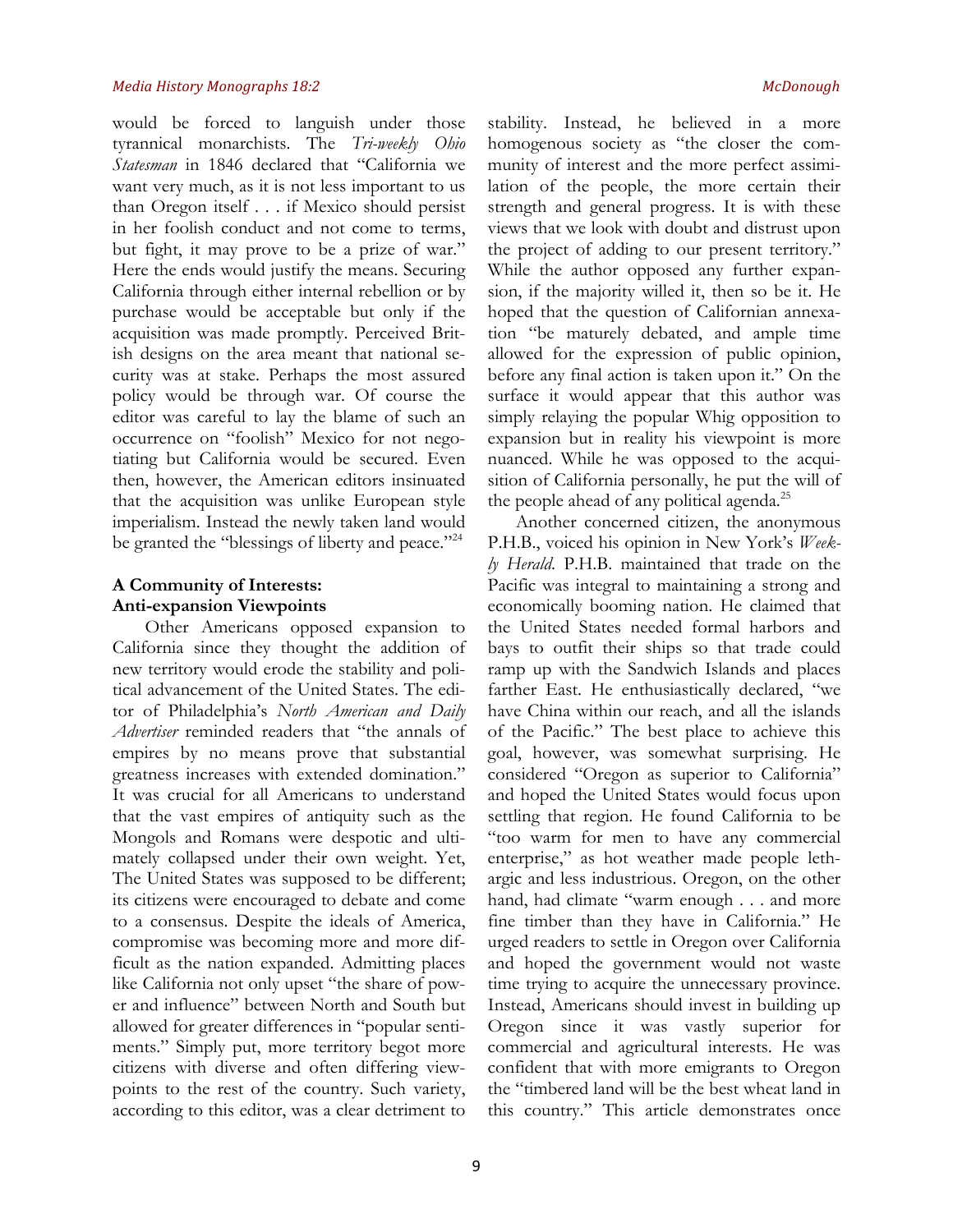again how wide American opinions were in regard to expansion. This author was not opposed to the concept of expansion if it advanced national economic interests, but neither was he obsessed with unbridled growth, especially if it meant violating a neighbor's sovereign borders. For him the wisest course of action was to continue to populate the northern portion of the Pacific Coast and leave the hot-tempered climate of California to the Mexicans.<sup>26</sup>

Other Americans viewed the annexation of California to be ill-conceived and analogous to European imperialism. The *Morning News* from Connecticut ran a *Nashville Union* story under the headline "What can Mexico Do?" The quoted excerpt from the *Nashville Union* stipulated that recent Oregon emigrants were continuing south and settling in California. These Americans found the new territory to have "the most delightful climate and a rich soil." The *Union*  editor claimed that such stories "show that it is not at all unreasonable to suppose that California may be in a condition at a very early date to be annexed to our Union." The editor from the *News* found this story to be intensely troubling and claimed that the annexation of Texas seemed to only be the beginning of American expansionistic aggression and asked "how much more Annexation can Mexico stand? Bear in mind that her territory is limited." Americans not only saw the question of expansion as a cornerstone of domestic and international policy but as a reflection of their very identity. The blessings of liberty and freedom were only to be granted to willing participants. For this editor, wrenching territory away from Mexico did not qualify. The author even derisively used the term "annexation", a euphemism in his eyes for what was really going on; blatant territorial aggression.<sup>27</sup>

A more substantial and astute protest came from the New Orleans *Tropic*. The editor was inspired to respond to a recent publication of the *New Orleans Courier*. The editor of the *Courier*  felt settlement to California was a wondrous event and that it was "destined before long to be annexed to the United States." He was certain that such information would be found "acceptable" to his readers. The *Tropic's* editor staunchly disagreed. The author lamented the *Courier's*  position and felt they exemplified the "spirit of aggression and national plunder which has seized upon the minds of a portion of our people." He recounted in precise detail how Texas was acquired, unfairly in his view, from Mexico by American interlopers. He believed the tales of fertile soil and abundant land in both Texas and California to be "greatly exaggerated" and was unsure why so many Americans allowed themselves to be fooled. Although the editor deplored the events that transpired in Texas only a "portion of our people" were predisposed to such conduct. Most Americans, he reasoned, would oppose such lunacy if they only paid closer attention to what was going on. $^{28}$ 

The editor of the *Tropic* felt there was no mandate for expansion; the United States "had no shadow of claim" to California as it "has been for years in quiet possession of a neighboring friendly power." He admitted the beauty and desirable attributes of California and predicted the likely and unfortunate chain of events that would follow if Americans did not wake up to what was going on. He foretold that a "standard of revolt will be raised, the government will be overthrown, the cry of liberty will be raised in this country and thousands of the young and adventurous will fly to the relief of their oppresssed countrymen in California." Once this process will be complete the new republic would be welcomed into the fold of the United States. The editor derisively remarked "we shall soon have marauding parties wandering into Mexico, making settlements, rebelling against the government and robbing churches, until the whole of that country is 're annexed' and the star spangled banner flouts from the turrets of the city of the Montezumas."<sup>29</sup>

The editor beseeched his readers "to ponder upon these things; to ask themselves where all this is to end, and see if disunion, anarchy, bloodshed and confusion are not to be what we are to receive in lieu of our present great and glorious Union." Acquiring California was not simply wrong-it was robbery writ large. Talk of extending the "area of freedom" and "spreading liberty" were merely talking points designed to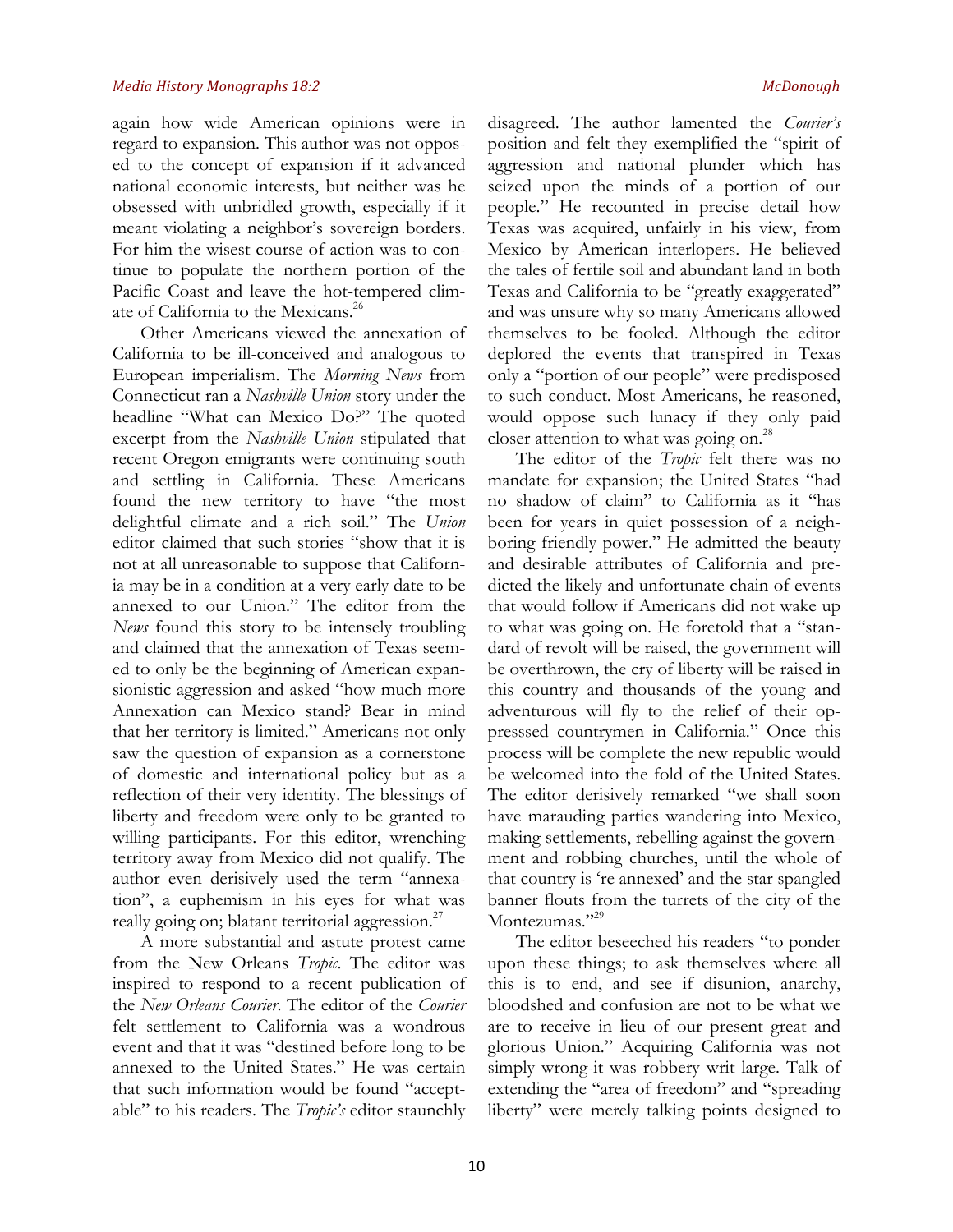obscure what was really going on; blatant theft of territory. For this editor, the process of acquiring territory, as laid out by O'Sullivan, was flawed. No matter how carefully expansionists tried to phrase it, taking land from non-belligerent neighbors was paramount to bullying and stealing. He felt the United States was already "great and glorious" at its present size; there was no reason to further expand the borders, especially through such unsavory means. In addition to his articulate and impassioned anti-expansionist stance, the author made some fascinating predictions. The "Republic of California" would briefly exist thanks to the Bear Flag Revolt of 1846 and the territory would shortly fall under American domination. The conclusion of the Mexican-American War would also see the American flag flying over Chapultepec Castle, the home of the Montezumas, and a slew of atrocities committed by American volunteer troops in search of plunder would realize his fear of "marauding parties wandering into Mexico." For this author, Americans were above such petty European style politics. This sharply worded critique called upon Americans to speak out against the "few" who were angling for annexation. This was beyond party politics, for the fate of the United States was at stake and it was up to all Americans to decide that destiny not just some well-placed politicians. <sup>30</sup>

Small, sporadic instances of rebellion, in most cases just talk of becoming independent, erupted in California in 1845. While none of these rebellions would prove successful, they did spark considerable interest back in the United States. The editor of the *Charleston Patriot* had few illusions that Americans were chiefly responsible for the recent revolution. He claimed, erroneously, that the "revolutionaries" had successfully and completely driven out all Mexican officials and set up their own independent government. Confident that the event was likely to end in the same way the "conflict between Texas and Mexico terminated" with the United States soon to take control of California. The editor then insisted that Mexico's inability to maintain control of her provinces lent credence to the idea that "she may soon be numbered among the Republics that were." Who exactly was responsible for Mexico's misfortunes was still up for debate. He wondered if Mexicans were accountable then "we will have to regret the existence of such a crazy race." Conversely, "if others have wronged her, impartial history will do her justice–and her sons, though conquered, will still have their *honor*." Such a statement is truly fascinating. The editor clearly understands the "others" to be the United States and admitted that the Mexicans had been wronged. Stating that future generations of Mexicans, bereft of independence but with their honor intact, implicitly meant that those responsible for taking Mexican lands were dishonorable. It was evident here that the editor was unsure if the "process of annexation" was in fact an honorable way of acquiring territory. Regardless of how uncomfortable he may have felt, he never came out directly to condemn the United States, merely stating that "impartial history" may criticize the "others" responsible and that the Mexicans themselves may be the sole source of their misfortune.<sup>31</sup>

## **War News: The Fate of California**

By May of 1846 the United States was formally at war with Mexico but the major flashpoint occurred not in fiercely contested California but in Texas. The 1845 treaty that joined Texas and the United States did not adequately address any boundaries, instead vaguely stating "the Republic of Texas, acting in conformity with the wishes of the people and every department of its government, cedes to the United States all its territories, to be held by them in full property and sovereignty, and to be annexed to the said United States as one of their Territories." Historically the boundary of Texas was the Nueces River, however when Santa Anna was captured by Texan Revolutionaries in 1836 he agreed to make the boundary the Rio Grande, 125 miles to the south. Since such an agreement was made under duress, the Mexican government, and some Americans, never accepted it. From 1836 to 1845 the land between the two rivers was essentially considered no-man's land and few settlers from either country lived there. Presi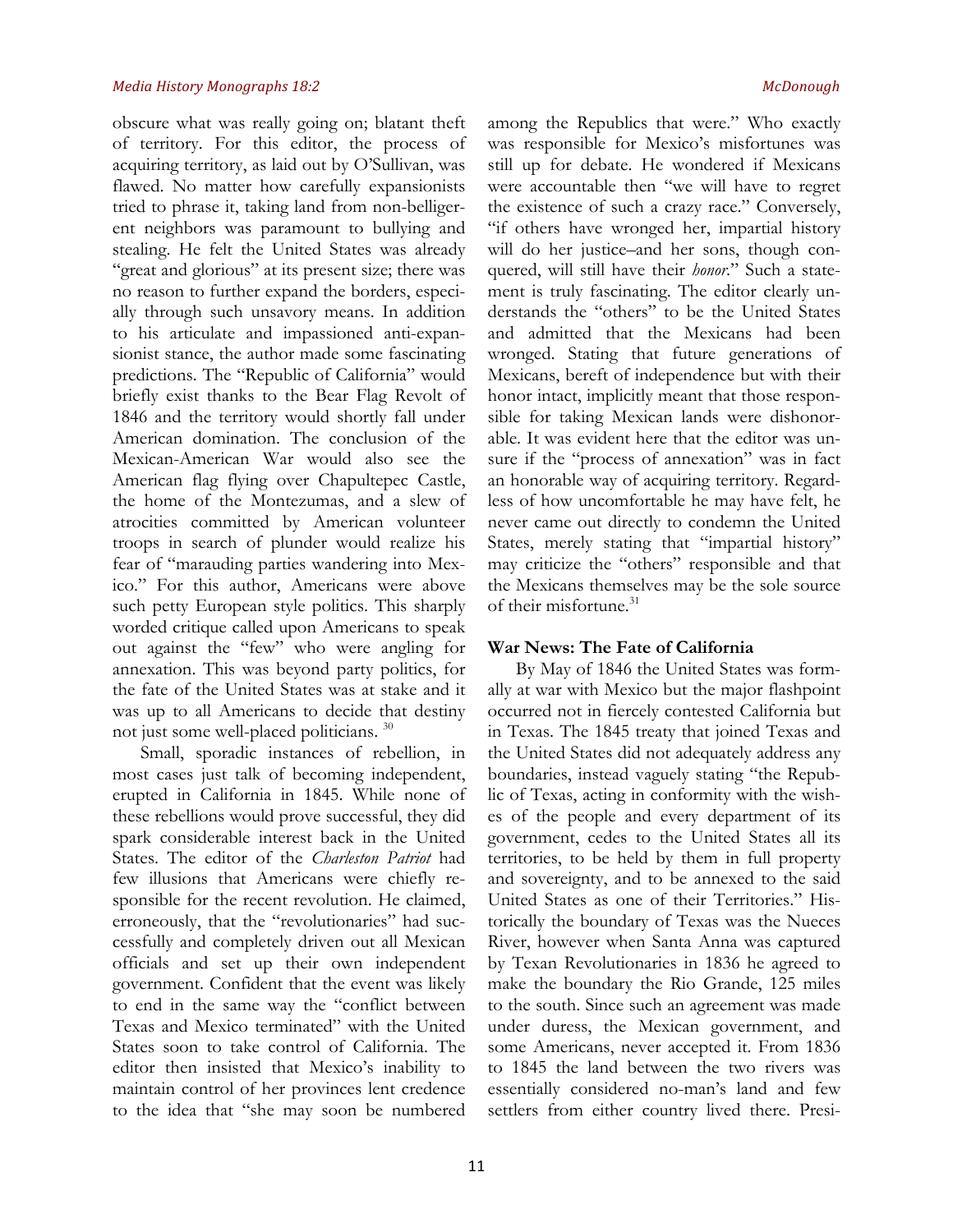dent James K. Polk and other expansionists demanded that the Rio Grande serve as the border, when the treaty of annexation was confirmed Polk ordered American troops under General Zachary Taylor to the disputed area.<sup>32</sup>

While American troops were deployed in the disputed region a skirmish broke out which resulted in the death of sixteen American soldiers. When news of the attack reached Polk, he immediately asked Congress to declare war. In his speech to Congress, Polk claimed that "Mexico has passed the boundary of the United States, has invaded its territory and shed American blood on American soil. As war exists, and not withstanding our efforts to avoid it, exists by the act of Mexico herself."<sup>33</sup>

In June of 1846 many Anglo settlers in California deduced that now was the most opportune time to strike. Around eighty armed revolutionaries, or drunken adventurers, depending on the author, rode into Sonoma and forced the Governor to surrender. The Anglo settlers were inspired but not directly led by the often maligned American officer and adventurer John Charles Fremont. President Polk dispatched Fremont to scout the area and in typical filibuster fashion, Fremont exceeded his orders. He and his small contingent of fellow adventurers encouraged the rebellion but technically remained neutral. Upon removing the governor from power, the revolutionaries promptly declared the entire province of California to be free from Mexico and established the Bear Flag Republic. All were keenly aware that American troops were heading to the territory and they anxiously awaited the chance to hand control over to the United States. As one astonished Mexican spectator Antonio Maria Osio reported, "they [the Anglo revolutionaries] decided to camouflage the flag of Stars and Stripes with a temporary flag which depicted a brown bear on a white field." Less than two weeks later Fremont and his men rode to Sonoma and officially took the territory over for the American government. The "proper" way to acquire territory was followed.<sup>34</sup>

By the summer of 1847, the American military began to take official control of California.

An American naval expedition seized San Francisco, while army ground forces arrived to secure Los Angeles. While the conquest was going well militarily, many Americans feared such success would lead to European style imperialism. The editor of the *Scioto Gazette* suspected that naval officer Robert Stockton, a senior military official in California, may try and set up his own country. The editor claimed that Stockton had a sincere "thirst for power" and was refusing to obey orders from Washington to relinquish control of the region to army General Stephen Kearny. Instead, the commodore, since "the conquest had been made by him" felt he had the right to form a civil government loyal to him. The editor was appalled at such insubordination and advocated that the United States government "send a considerable force to California" to regain order. On the surface this controversy stemmed from the fact that both Stockton and Kearny shared equivalent military ranks and neither was willing to back down. With the arrival of additional troops, Kearny's claim prevailed and order was restored in California. But the article reveals something deeper. Not only was the editor reporting upon the developments in California but expressing his own unique viewpoint on the matter. In addition, he reiterated the common American refrain that above all else the United States must not fall into the trap of European despotism. This fear saw Stockton as a power mad officer who may have had Napoleonic delusions of grandeur. It was up to the American press to condemn such actions and demand intervenetion.<sup>35</sup>

By October of 1847, American forces had achieved a string of impressive military victories and captured Mexico City. Although major organized resistance had collapsed, the United States was forced to deal with a virulent and growing Mexican partisan movement. President Polk was under domestic pressure to end the war. He ignored the Whig charge of abandoning all territorial gains as well as forsaking the extreme expansionist position for the "All of Mexico" movement which sought to annex the entirety of the vanquished enemy's land. Instead,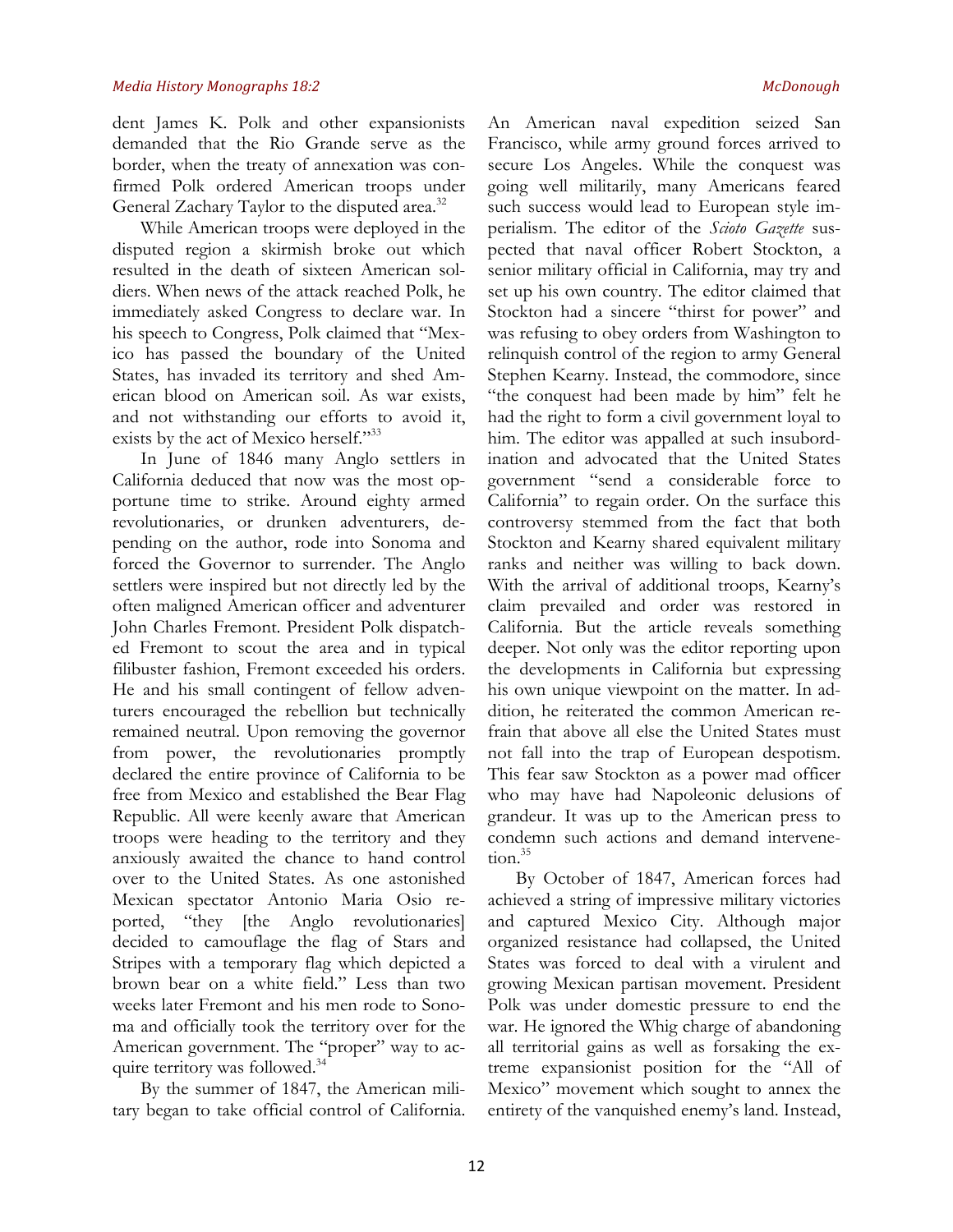Polk chose the middle course of action which would result in the acquisition of the now American Southwest, including the long debated for California.<sup>36</sup>

With the acceptance of the treaty of Guadalupe-Hidalgo the debate over California shifted once again. Although the question of whether or not to take possession of California had been answered in the affirmative, Americans now debated whether or not it should come in as a Free or Slave state. This question was a matter of great interest and importance to not just politicians but all Americans. Many editors were especially incensed and felt that only politicians debated the question and did not seek out their constituents' wishes. To rectify the matter several cities organized rallies to debate this "momentous question." In the *National Intelligencer* a short blurb appeared in the classifieds that reminded readers to attend "a discussion of the question 'Should California be admitted into the Union.'" The *Natchez Semi-Weekly Courier* publicized that in one week "every man in the county" should come to the courthouse and "express their honest opinions on the exciting topic at issue, freely, fully and independently." The editor promised the event would be "no party meeting . . . it will be a meeting of the people, the real people–not of the politicians."37

A letter to the editor in the *Natchez Semi-Weekly Courier*, signed by a "Southron," echoed the call for more public involvement in the admission process. The author claimed, "this California Question was never before the people for them to discuss and decide." Instead, when concerned Americans organized and concluded that admission would be a mistake, they "are denounced as traitors and submissionists" and told "that it ought to be left to the politicians." He fervently declared that such a "doctrine" was the "essence of despotism." Free discourse and debate was integral to the survival of the Republic, and he warned readers to "pause, and reflect well on this matter and on the course and conduct of politicians in connection with it." Allowing California to be annexed as a free state without the approval of the masses was an example of "real undoubted charges of northern aggression."38

This was a shrewd move by the author "Southron." He was incensed not only because he feared the slave states' power might wane but also by the "despotic" way in which it was done. No free-thinking American, whether from the North or South, would dare argue that public discourse was unimportant to the stability of the country. His fervent call for debate further demonstrates that many Americans were simply uncomfortable with unbridled expansion, that too closely resembled the political machinations of Europe and was to be avoided. Opposing or supporting expansion took on a myriad of forms and justifications, but all Americans were united in their staunch belief in debating the issue. This debate moved far beyond simply controlling a new territory but showcases the scrutiny and interest that Americans had for their place in the world. This matter was too important to be left up to politicians-it was up to all Americans to voice their concerns. This fervent and free discourse is what separated the United States from Europe–at least in their eyes. Although "Southron" was obviously pushing for a pro democratic and pro slavery California, the more important issue was what he felt was lack of proper representation. Despotic politicians were acting like petulant overlords and the only cure was to consult the public. Let the masses decide the fate of California lest the shining city upon the hill fall further into the abyss that was European imperialism.<sup>39</sup>

Ultimately, the debate over expanding into California was multi-faceted and heated. This article demonstrated by surveying the mass communication medium of the age, newspapers; that the acquisition of California was neither a universally applauded event nor did coverage line up into pro or anti expansion lines. Instead, the viability and usefulness of the territory was vociferously debated and discussed by countless Americans in the public forum. These nineteenth century authors offered myriad opinions that were complex than simple political mouthpieces. Some felt the addition to be unnecessary as the Union was already large enough while others felt the commercial advantages of the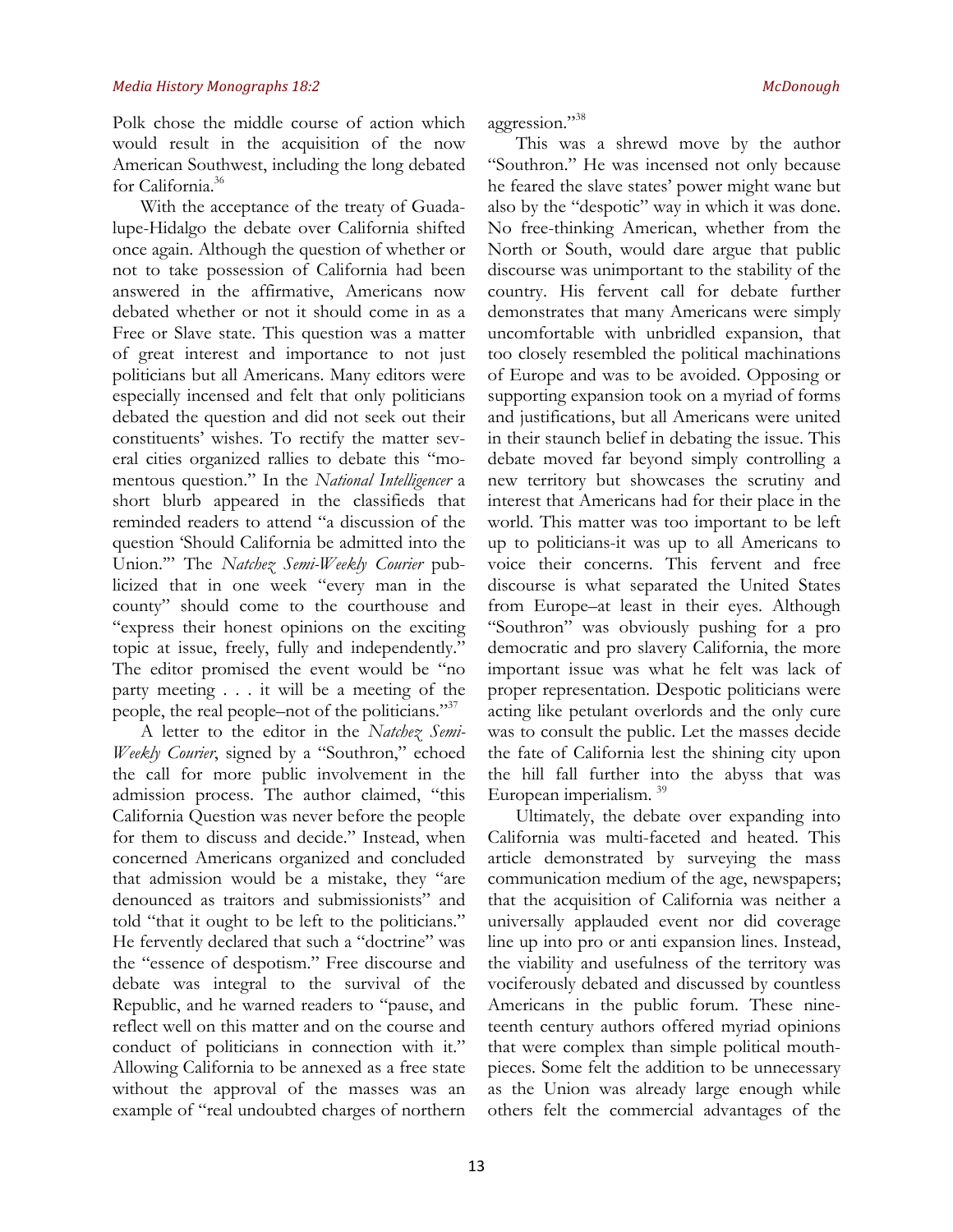region warranted annexation. Some felt the region to be desirable but only if acquired through treaty but others preferred its acquisition by any means necessary. 40 The territory of California was portrayed as a lonely place, suitable for only criminals, a dumping ground for African-Americans, or a newly found Elysium. These American authors wanted the United States to stand apart from Europe and find their own unique place in the world. Examining the acquisition of California reveals that American newspapers were independent entities who advocated for a wide variety of policies. In the end, by investigating their rhetoric it is revealed that the destiny of the United States during the first half of the nineteenth century was anything but manifest.

<sup>1</sup> Alexis de Tocqueville, *Democracy in America*, book two, chapter VI (New York: Alfred A. Knopf, 1966), 185-188. Lee Soltow and Edward Stevens, *The Rise of Literacy and the Common School in the United States: A Socioeconomic Analysis to 1870* (Chicago: University of Chicago Press, 1981), 76. Peter Hutchinson, "Magazine Growth in the Nineteenth Century" in *A Publisher's History of American Magazines*, (accessed November 20th, 2011). http://themagazinist.com/uploads/Part\_1\_Population\_and\_Literacy.pdf

Just as antebellum expansionism sparked debate among Americans in the nineteenth century, historians have carried on the fight. There is little consensus among historians regarding what fueled antebellum expansion and there are a multitude of views. One of the more common interpretations of Manifest Destiny is that of an expansionist ideology identical to imperialism. These historians have also tended to emphasize the importance of federal policy and political leaders as the major force behind expansion. Albert Weinberg's *Manifest Destiny: A Study of Nationalist Expansionism in American History* (Baltimore: Johns Hopkins University Press, 1935); Frank Lawrence Owsley Jr. and Gene Smith *Filibusters and Expansionists*: *Jeffersonian Manifest Destiny, 1800-1821* (Tuscaloosa: The University of Alabama Press, 1997); Thomas R. Hietala *Manifest Design: Anxious Aggrandizement in Late Jacksonian America* (Ithaca: Cornell University Press, 1985); and Robert W. Merry *A Country of Vast Designs: James K Polk, The Mexican War, and the Conquest of the American Continent* (New York: Simon & Schuster, 2009). Although these works do a good job of examining expansion from the top down, they tend to downplay the importance of "common" Americans and neglect to explore how the expansionist debate played out in the public forum. Probably the most well-known and lauded historian of Manifest Destiny is Frederick Merk, a disciple and eventual successor of Frederick Jackson Turner. Merk's publications continued his mentor's American exceptionalism argument. This tendency is most evident in his attempt to refute Weinberg's argument in his seminal work *Manifest Destiny and Mission in American History*. Merk claims American expansionism has taken distinct forms throughout history. Jeffersonian expansion was unrelated to Manifest Destiny, which in turn was the "antithesis" of imperialism. The only common thread between these different eras of expansion was the innate American sense of "mission," which he characterizes as a longing to better the world. Merk acknowledges the debate that surrounded expansion but argues that the American people were misled by an elite group of politicians and select editors. Although he makes some interesting points and was the first to question the inevitability of Manifest Destiny, his work is not without some cogent criticisms. Most problematic is his insistence that "mission" was the largest driving force behind American expansion and his tendency to overemphasize the importance of elites in propagating the justifications for expansion.<br><sup>2</sup> The debate over the viability and righteousness of territorial expansion was not a new one to the American

Republic. The wisdom of expanding American borders to include the Louisiana Purchase, Florida, Oregon, and Texas also saw much debate in the public forum. California is important as it results in the culmination of these endeavors for the continental United States . Although this debate would continue in regards to overseas expansion at the end of the nineteenth century, California exemplifies the era of Manifest Destiny. Alexander Saxton *The Rise and Fall of the White Republic: Class Politics and Mass Culture in Nineteenth Century America* (New York: Verso Publishing, 1990), 147.

<sup>3</sup> An excellent analysis of how closely tied newspapers were to the political parties in the early republic can be found in Mel Laracey's article "The Presidential Newspaper as an Engine of Early American Political Development: The Case of Thomas Jefferson and the Election of 1800" in *Rhetoric & Public Affairs* (Spring 2008), 7-46; Michael Schudson *Discovering the News: A Social History of American Newspapers* (New York: Basic Books Inc, 1978), 12-16.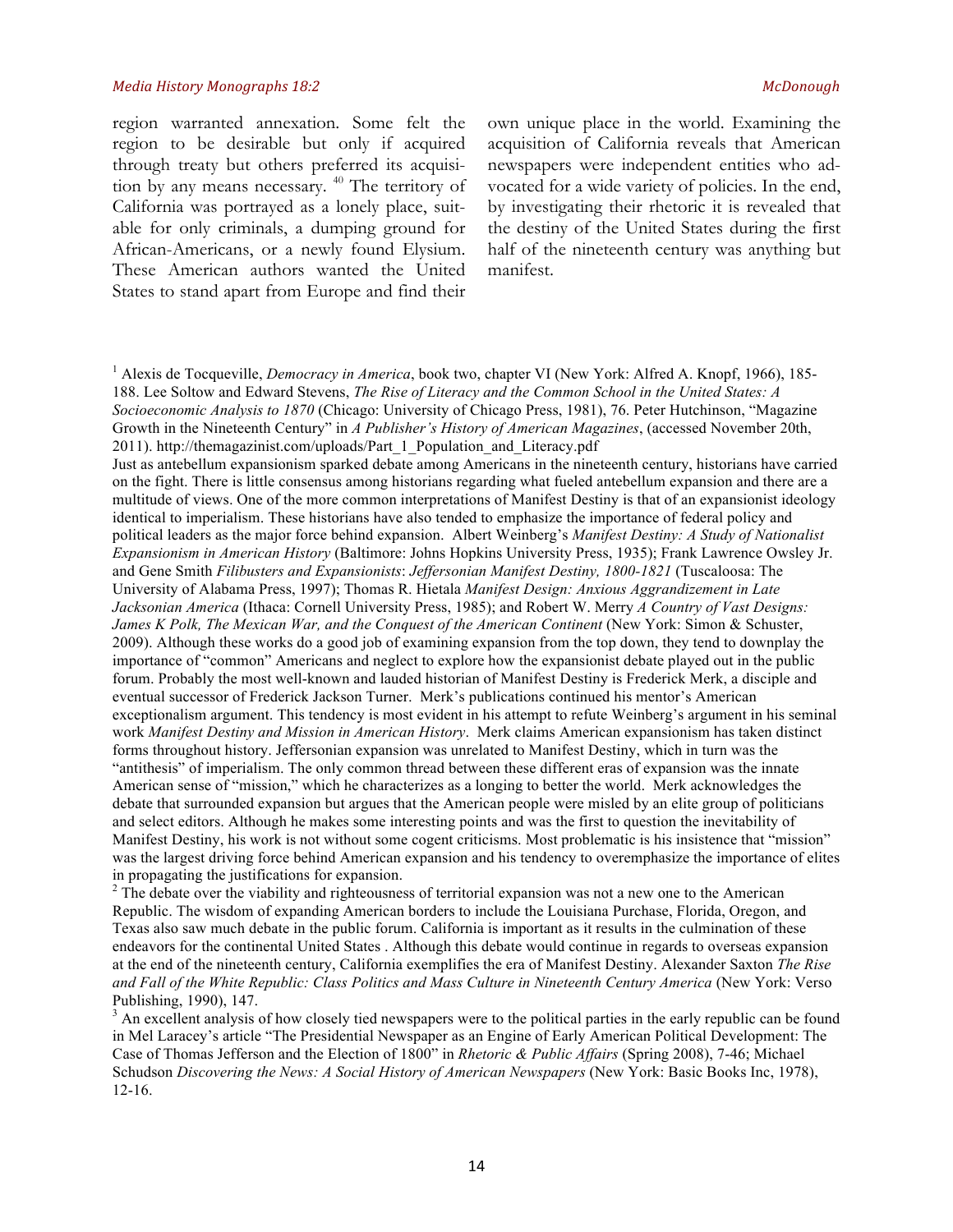<sup>4</sup> *Baltimore Sun* as it appeared in *Main Currents in the History of American Journalism* (Boston: Houghton Mifflin, 1927), 180; Horace Greeley, *Recollections of a Busy Life* (New York: J.B. Ford, 1868), 137; Schudson, 20-23

<sup>5</sup> *The Enquirer* (Richmond, VA), August 9, 1805. The idea that the economy of the Pacific Northwest was based solely on the fur trade was often brought up by Americans as a way to justify why they would be better caretakers of the land. In truth, the Hudson Bay Company, chief target for later disparaging remarks, was actually quite diverse in their economic activities. For more information see Richard Somerset Mackie *Trading Beyond the Mountains: The British Fur Trade on the Mississippi, 1793-1843* (Vancouver: University of British Columbia Press, 1997).<br><sup>6</sup>The Enquirer (Richmond, VA), August 9, 1805.

<sup>7</sup> *National Intelligencer* (Washington D.C.), December 20, 1819.<br><sup>8</sup> *National Intelligencer* (Washington D.C.), December 20, 1819.

<sup>9</sup> Stanley Green *The Mexican Republic 1823-1832* (Pittsburg: University of Pittsburg Press, 1987), 23-25; *Arkansas Gazette* August 31, 1831; *Daily National Journal* (Washington D.C.), August 2, 1831.<br><sup>10</sup> *The Liberator* (Boston, MA), February 25, 1832. Robert Tucker & David Hendrickson, *Empire of Liberty: The* 

*Statecraft of Thomas Jefferson* (New York: Oxford University Press, 1990), 95-100. The "Jeffersonian mode of acquiring territory" would be used to great effect in Texas, as once the mostly American born Texians became the dominant faction they separated from the Empire of Mexico.<br><sup>11</sup> Arkansas Gazette (Little Rock, AR), January 19, 1830.

<sup>12</sup> National Intelligencer as it appeared in the *St. Louis Commercial Advertiser* (St. Louis, MO), June 1, 1836.<br><sup>13</sup> St. Louis Enquirer as it appeared in the *Pittsfield Sun*, (Pittsfield, MA), January 5, 1843.<br><sup>14</sup> Na Missouri Press, 1973), 89-90; Don E. Fehrenbacher "The Mexican War and the Conquest of California", *Essays and Assays: California History Reappraised* (Los Angeles: The Ward Ritchie Press, 1973), 58-63. For fantastic insight into the acrimonious and suspicious relationship between the united States and Great Britain in the 1830's and 1840's see Howard Jones' and Donald Rakestraw's *Prologue to Manifest Destiny: Anglo-American*

*Relations in the 1840's.* (Wilmington: Scholarly Resources Inc, 1997). <sup>17</sup> *New Orleans Bulletin*, February 15, 1840; *New Orleans Courier* as it appeared in the *New York Spectator* March 9, 1840.<br><sup>18</sup> New Orleans Bulletin, February 15, 1840.

<sup>19</sup> Raleigh Register, (Raleigh, NC), June 8, 1847; A longer reprinted section of the same story appeared in the *Boston Daily Atlas* May 24, 1847. After the acquisition of California the male population dramatically exploded, thanks in large measure to the gold rush, and women were often viewed as a rare but useful commodity. The hodgepodge of cultures, Hispanic, Indian and Anglo, each with their own sense of culture and gender identity also made life for women in early California chaotic and difficult. For more information, see Albert L. Hurtado, *Intimate Frontiers: Sex, Gender, and Culture in Old California* (Albuquerque: University of New Mexico Press, 1999). See Amy S. Greenberg, *Manifest Manhood and the Antebellum American Empire* (Cambridge: Cambridge University Press, 2005), for additional insight into how nineteenth-century Americans perceived Latino women.

<sup>20</sup> Sam Haynes, James K. Polk and the Expansionistic Impulse (New York: Addison-Wesley, 1997), 111; Southern *Patriot* (Charleston, SC), April 25, 1845; *Georgia Telegraph* (Macon, GA), March 22, 1845; *Berkshire County Whig* (Pittsfield, MA), May 15, 1845.

<sup>21</sup> John O'Sullivan, "Annexation," *United States Magazine and Democratc Review* (July 1845). There is still some debate regarding who in fact coined the phrase Manifest Destiny. Although O'Sullivan is still the most commonly accepted author, Linda S. Hudson has offered a contrasting alternative author in her work *Mistress of Manifest Destiny: A Biography of Jane McManus Storm Cazneau, 1807-1878* (Austin: Texas State Historical Association, 2001).

<sup>22</sup> O'Sullivan, "Annexation," 8. Attacks regarding Mexican ethnicity and culture would continue in the coming years and grow more vociferous during the Mexican-American War. <sup>23</sup> David Weber *The Mexican Frontier 1821-1846: The American Southwest under Mexico*, (Albuquerque:

University of New Mexico Press,1982), 205-206; *Nashville Union* (Nashville, TN), as it appeared in *Boston Courier* May 5, 1845; *Cleveland Herald* (Cleveland, OH),June 3, 1845.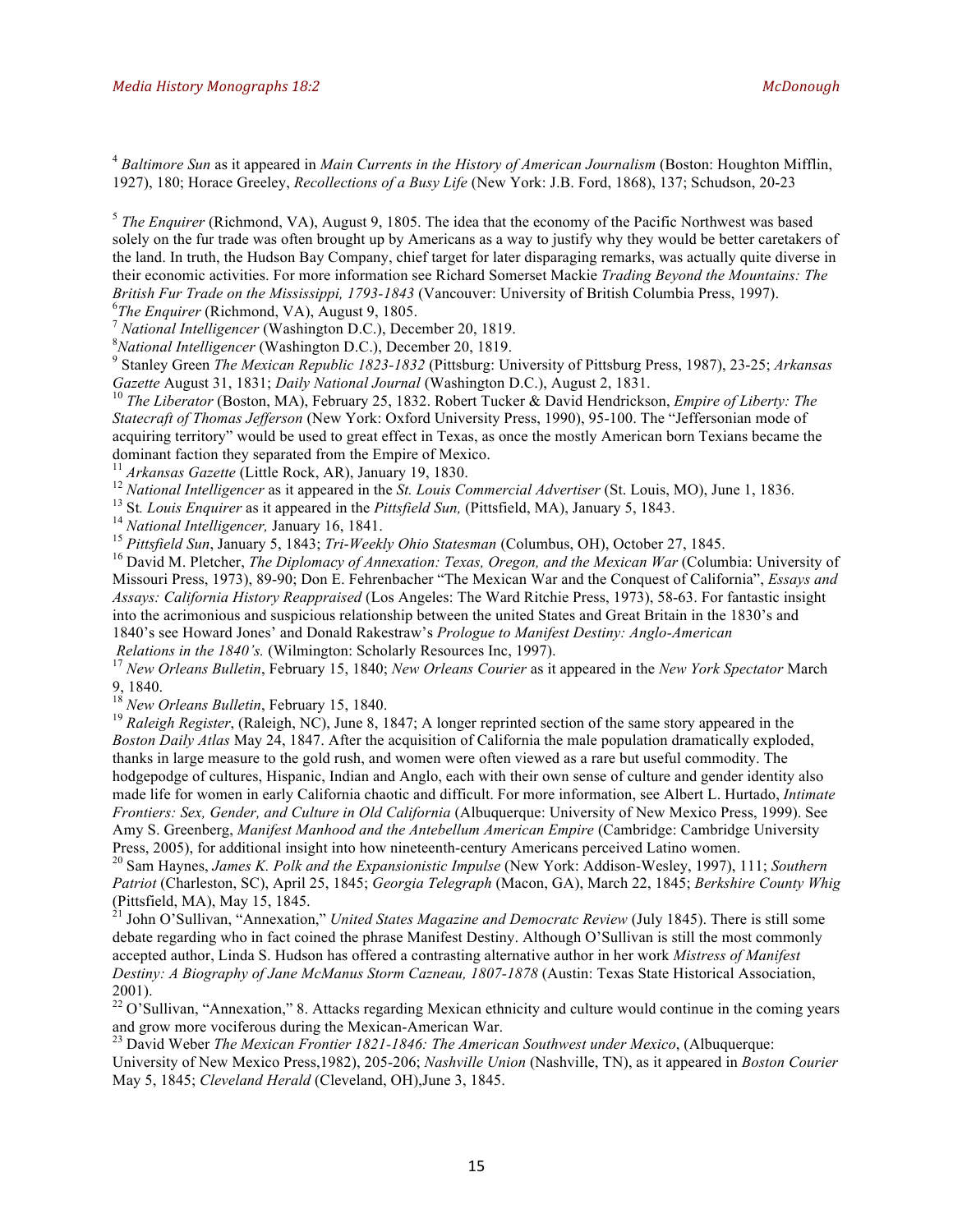<sup>24</sup> *Georgia Telegraph*, March 22, 1845; *Washington Constitution* (Washington D.C.), as it appeared in the *New-Hampshire Patriot and State Gazette* (Concord, NH), September 4, 1845; *Pittsfield Sun*, September 4, 1845; *Tri-*

<sup>25</sup> North American and Daily Advertiser (Philadelphia, PA), December 13, 1842.<br><sup>26</sup> Weekly Herald (New York, NY), December 28, 1844.<br><sup>27</sup> Morning News (New London, CT), May 17, 1845.<br><sup>27</sup> Tropic (New Orleans, LA), as it May 16, 1845.<br><sup>29</sup> *Tropic* (New Orleans, LA), as it appeared in the *National Intelligencer*, May 7, 1845.

<sup>30</sup> *Tropic* (New Orleans, LA), as it appeared in the *National Intelligencer*, May 7, 1845<br><sup>31</sup> *Charleston Patriot* (Charleston, SC), as it appeared in the *Greenville Mountaineer* (Greenville, SC), June 6, 1845.<br><sup>32</sup>

Texas" http://www.yale.edu/lawweb/avalon/texan05.htm. James McCaffery, *Army of Manifest Destiny: The American Soldier in the Mexican War* (New York: New York University Press, 1994) 5-6; Jack Bauer, *The Mexican* 

<sup>33</sup> McCaffery, 7-8; Frederick Merk, "Dissent in the Mexican War." *Massachusetts Historical Society Proceedings* 81 (1969): 121-136; *Southern Patriot*, May 14, 1846. Polk's original intentions may not have been to start a war with Mexico. In his diary, he claimed that a Colonel Atocha offered him a way to gain California and the disputed section of Texas without having to resort to war. Atocha claimed he spoke for Santa Anna, who was in exile in Cuba, and stated that he was willing to cede the desired territories for \$30 million. Atocha claimed that the Mexican public would never allow such a sale unless there was no alternative. To pull off such a stunt, Atocha requested that American troops be stationed on the border so it would appear to the Mexican public that Santa Anna had no choice in the matter and sold the territory only to save the rest of Mexico from the United States. Polk stated that "He [Atocha] is evidently a man of talents and education, but his whole manner and conversation impressed me with a belief that he was not reliable, and that he would betray any confidence reposed in him, when it was in his interest to do so." Polk thanked Atocha for visiting but gave no indication of whether he would agree to such a deal. Polk makes no further mention of this discussion in his diary and it is not known for sure if he agreed to the deal. If such a rumor is true it certainly complicates the argument that American forces simply declared war to militarily grab the

desired territory by force. Several notable historians also validate the story including William DePalo *The Mexican National Army 1822-1852* (College Station: Texas A&M University Press, 1997), 95-96, Jack Bauer *The Mexican War*, 27-29, and Frederick Merk, "Dissent in the Mexican War." 134.

Regardless, of his intentions, Polk quickly made the best of the situation. He declared to his cabinet that although the war was not about seizing California, it may become necessary to acquire the territory to help defray the costs of war. For more information see Haynes, *James K. Polk and the Expansionistic Impulse* p.132. James K. Polk, *Polk: Diary of a President 1845-1849*, ed. Allan Nevins (London: Longmans, Green and Co., 1952) 15-18.<br><sup>34</sup> Dale Walker, *Bear Flag Rising: The Conquest of California, 1846* (New York: Tom Dougherty Associates, 1999),

116-128. For more information regarding Fremont and his exploits see Tom Chaffin *Pathfinder: John Charles* 

<sup>35</sup> William DePalo *The Mexican National Army 1822-1852* (College Station: Texas A&M University Press, 1997), 107-108; *Scioto Gazette*, June 2, 1847. This articles relevance reflects a well-known controversy over who was in charge in California with Kearny, Stockton and Fremont all vying for the top spot and arguing that they were in fact the instrument of the President's will. For additional information regarding this power struggle see Dwight Clarke's biography *Stephen Watts Kearny: Soldier of the West* (Norman, University of Oklahoma Press, 1961), although this large tome deals with the entirety of Kearny's career much space is devoted to his time in California.

<sup>36</sup> Irving Levinson *Wars within Wars: Mexican Guerillas, Domestic Elites, and the United States of America, 1846- 1848* (Fort Worth: Texas Christian University Press, 2005), 99-121. Polk also seriously considering acquiring the Mexican provinces of Sonora, Chihuahua, and Baja California but thanks to additional partisan assaults reconsidered. He also took great pains to provide monetary support to Mexican elites so that they could maintain control of Mexican amidst their unrest to ensure that the Treaty of Guadalupe-Hidalgo would be followed.

<sup>37</sup> National Intelligencer, April 16, 1850; *Natchez Semi-Weekly Courier* (Natchez, MS), March 5, 1850.<br><sup>38</sup> Natchez Semi-Weekly Courier, March 15, 1850<br><sup>39</sup> Natchez Semi-Weekly Courier, March 15, 1850. Unfortunately, th status of an incoming state would morph into the concept of popular sovereignty and lead to the atrocities committed